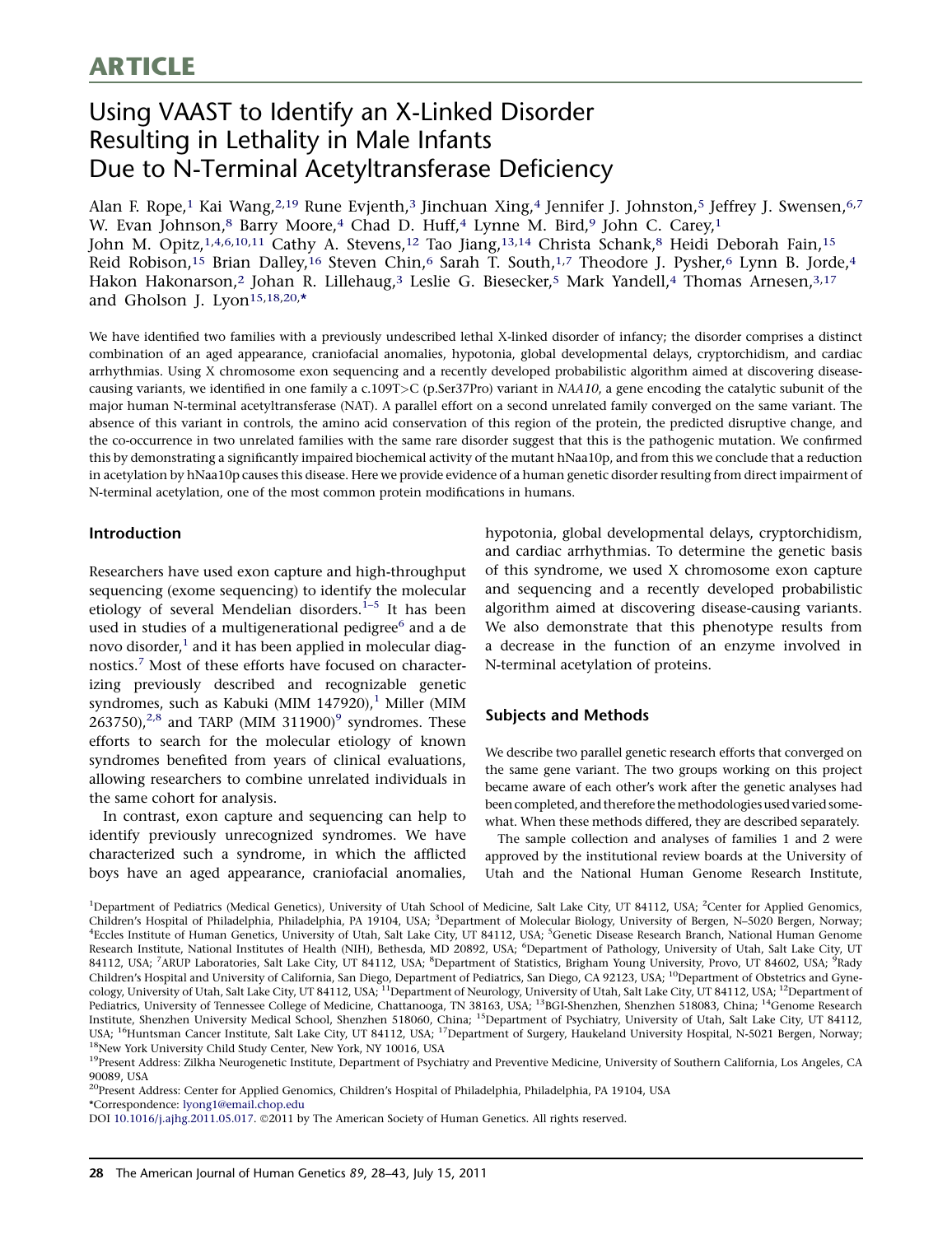respectively. Written informed consent was obtained from the parents of affected children for collected blood samples and extracting DNA from stored samples. Blood samples were collected and genomic DNA extracted with alkaline lysis and ethanol precipitation (Gentra Puregene, QIAGEN, USA). Two DNA samples from family 1 were extracted from stored formalin-fixed-paraffinembedded (FFPE) tissues from the prior autopsies of two of the deceased boys. Slices from FFPE tissue blocks were digested overnight in proteinase K and then boiled for 10 min to inactivate the enzyme. The crude lysates were diluted 1:10 for PCR.

# Genomic Microarrays and Copy-Number Variation Analysis

Copy-number variation in individual III-4 in family 1 was evaluated with two oligonucleotide-based genomic microarray platforms, the U-array Cyto6000 (manufactured by Agilent Technologies, Santa Clara, CA) and the SignatureChip Oligo Solution microarray (manufactured by Roche NimbleGen). Both platforms use a custom design with approximately 10 kb coverage for many clinically relevant syndromes and telomere and pericentromeric regions,; the genome-wide coverage is 75 kb for the U-array and 35 kb for the SignatureChipOS. The U-array data were analyzed with DNA Analytics 4.0.76 software from Agilent Technologies with the ADM-1 algorithm. The SignatureChipOS data were analyzed with Genoglyphix software (Signature Genomics, Spokane, WA).

# X-Chromosome Exon Capture and Sequencing

Exon capture for family 1 was carried out with a commercially available Agilent in-solution method (SureSelect Human X chromosome kit, Agilent) as per the manufacturer guidelines with minor modifications. Randomly fragmenting the pure and highmolecular-weight genomic DNA samples with a Covaris S series Adaptive Focused Acoustics machine resulted in DNA fragments with a base pair peak of 150 to 200 bps. Adaptors were then ligated to both ends of the resulting fragments. The adaptor-ligated templates were purified by the Agencourt AMPure SPRI beads. Adaptor-ligated products were amplified by PCR with Phusion polymerase (six cycles) and subsequently purified with a QIAGEN QIAquick PCR purification kit. The quality and size distribution of the amplified product was assessed on an Agilent Bioanalyzer DNA 1000 chip. Amplified library (500 ng) with a size range of 200– 400 bp was hybridized to SureSelect Biotinylated RNA Library (BAITS) for enrichment. Hybridized fragments were bound to the strepavidin beads whereas nonhybridized fragments were washed out after a 24 hr hybridization. The captured library was enriched by amplification by PCR (12 cycles), and the amplified product was subsequently qualified on an Agilent High Sensitivity DNA Bioanalyzer chip to verify the size range and quantity of the enriched library. Each captured library was sequenced with 76 bp single-end reads on one lane each of the Illumina GAIIx platform. Raw image files were processed by Illumina Pipeline v1.6 for base-calling with default parameters. All coordinates are based on the human genome build hg18. The pseudoautosomal regions were defined based on annotations within the UCSC genome browser. Specifically, these are the regions chrX:1–2709520, chrX:154584238–154913754, chrY:1–2709520, and chrY:57443438-57772954. For family 2, solution hybridization selection of the X exome (Sure Select, Agilent, Santa Clara, CA) was used to produce a paired-end sequencing library (Illumina, San Diego, CA) as previously described.<sup>9</sup> Paired-end

75 bp reads were generated from the target-selected DNA library in one lane of an Illumina GAIIx. Coding changes were predicted with custom-designed software.<sup>[9](#page-14-0)</sup>

# Sanger Sequence-Confirmation Analysis

Amplification by PCR and Sanger sequencing were performed as described so that mutations and the cosegregation could be confirmed.[10](#page-14-0) Mutation numbering was performed according to Human Gene Variation Society nomenclature with reference NM\_003491.2.

# Sequence Alignment

For family 1, sequence reads were converted from Illumina fastq format to fastq files that conform to the Sanger specification for base-quality encoding with perl scripts. Burroughs Wheeler alignment  $(BWA)^{11}$  $(BWA)^{11}$  $(BWA)^{11}$  version 0.5.8 was used to align the sequencing reads, and the default parameters were used for fragment reads, to the human genome sequence build 36 downloaded from the UCSC Genome Browser or the 1000 Genomes Project websites.<sup>[12](#page-14-0)</sup> Alignments were converted from SAM format to sorted, indexed BAM files with SamTools.<sup>13</sup> The picard tool was used to remove invalid alignments and remove duplicate reads from the BAM files. Regions surrounding potential indels were realigned with the GATK IndelRealigner tool.<sup>[14](#page-14-0)</sup> Variants were called with SamTools pileup command with the default parameters except that no upper limit was placed on the depth of coverage for calling variants. In addition, haploid chromosomes were called with the -N 1 options SamTools pileup. Variants were annotated with respect to their impact on coding features with perl scripts and the knownGenes and RefGenes tracks from the UCSC Genome Browser.<sup>15</sup>

# Genotype Calling

Regions surrounding potential indels were realigned with the GATK IndelRealigner tool. $^{14}$  Genotypes were called with both SamTools (pileup command) and the GATK UnifiedGenotypeCal-ler and IndelCaller.<sup>[14](#page-14-0)</sup> We then analyzed the union of single nucleotide variant (SNV) and indel variant calls from GATK and Sam-Tools with the ANNOVAR program<sup>16</sup> to identify exonic variants and to identify variants not previously reported in the 1000 Genomes Project and the dbSNP version 130. All variant calls not present on the X chromosome were removed given the X-linked nature of the disease. We analyzed the location and genotype of variants for each individual to locate the subset of variants on the X chromosome that were heterozygous in female carriers, hemizygous in individual III-4, and a hemizygous reference in the unaffected males. Each candidate variant was also screened for presence or absence in dbSNP  $130$ ,<sup>17</sup> the 10Gen Dataset<sup>[18](#page-14-0)</sup> and variant data from the 1000 Genomes Project.<sup>[12](#page-14-0)</sup>

We also used the read-mapping and SNV-calling algorithmGNUMAP[19](#page-14-0) independently to align the reads from the Illumina.qseq files to the X chromosome (human sequence build 36) and to simultaneously call SNVs. GNUMAP utilizes a probabilistic pair-hidden Markov model (PHMM) for base calling and SNV detection that incorporates base uncertainty on the basis of the quality scores from the sequencing run, as well as mapping uncertainty from multiple optimal and suboptimal alignments of the read to a given location to the genome. In addition, this approach applies a likelihood ratio test that provides researchers with straightforward SNV-calling cutoffs based on a p value cutoff or a false discovery control. Reads were aligned and SNVs called for the five samples. SNV calls for individual III-4, his brother, and his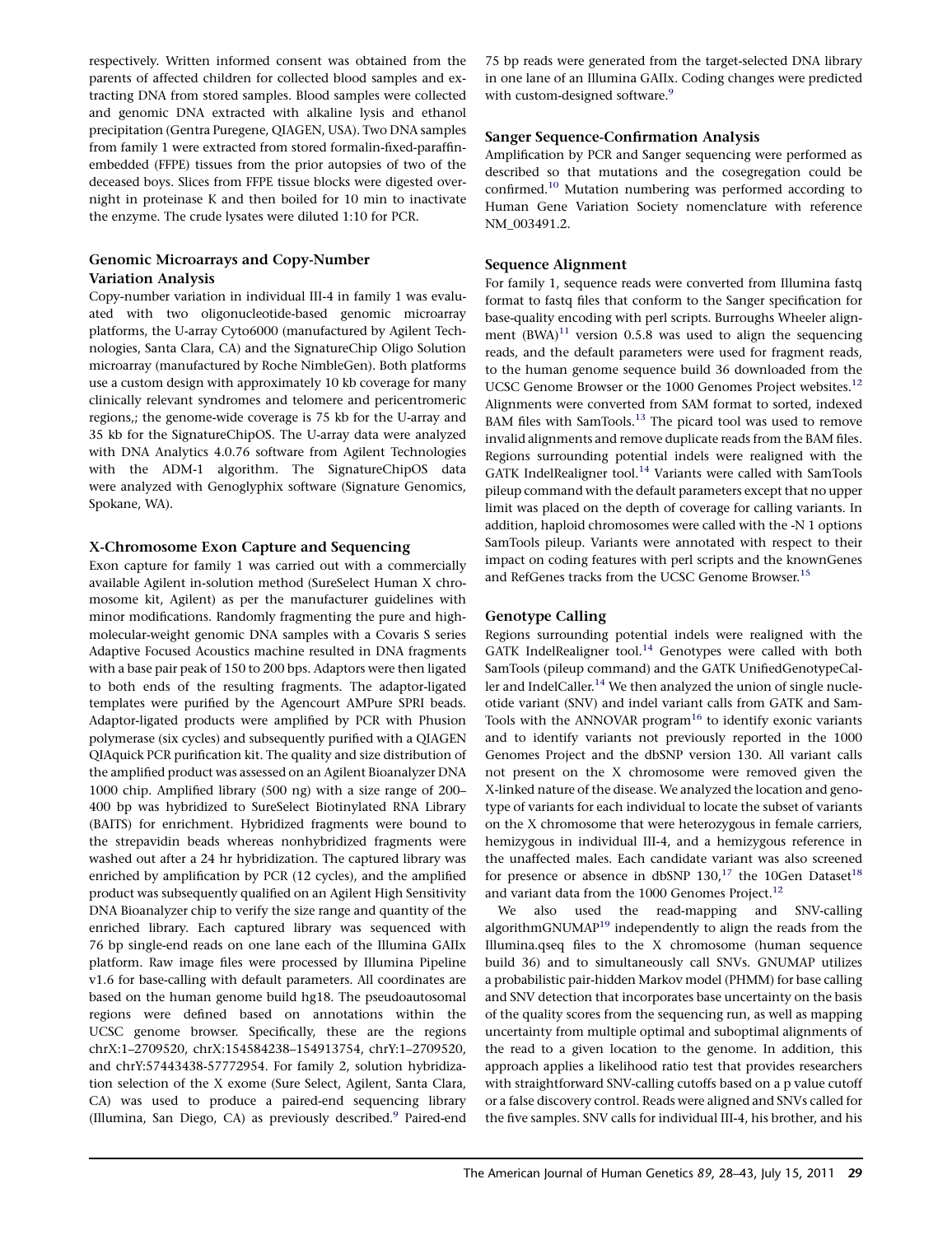uncle were made assuming a haploid genome (because the calls are on the X chromosome), whereas heterozygous calls were allowed for the mother and grandmother. SNVs were selected based on a p value cutoff of 0.001. Because of the X-linked nature of the disease, candidate SNVs were selected that are heterozygous in the mother and grandmother and different between the uncle and brother and individual III-4.

# Variant Annotation, Analysis, and Selection Tool Analysis

The SNV filtering was performed with the simple selection tool (SST) module in variant annotation, analysis, and selection tool (VAAST) on the basis of on the SNV position. Our analysis applied a disease model that did not require complete penetrance or locus homogeneity. We restricted the expected allele frequency of putative disease-causing variants within the control genomes to 0.1% or lower. The background file used in the analysis is composed of variants from dbSNP (version 130), 189 genomes from the 1000 Genomes Project, $12$  the 10Gen dataset, $18$  184 Danish exomes,<sup>20</sup> and 40 whole genomes from the Complete Genomics Diversity Panel. VAAST candidate-gene prioritization analysis was performed with the likelihood ratio test under the dominant-inheritance model. An expected allele frequency of 0.1% or lower was assumed for the causal variant in the general population. After masking out loci of potentially low variant quality, SNVs in each gene were scored as a group. The significance level was assessed with individual permutation tests (the following VAAST analysis parameters were used ''-m lrt -c X -g 4 -d 1.E8 -r 0.001 -x 35bp\_se.wig -less\_ram -inheritance d'').

# Short-Tandem-Repeat Genotyping

Genotyping on family 1 was performed on DNA extracted from peripheral blood or FFPE tissues with a panel of 16 polymorphic short-tandem-repeat (STR) genotyping markers spanning the long arm of chromosome X (Applied Biosystems Linkage Mapping Set v2.5- MD10 and custom primers DXS8020, DXS1275, DXS6799, DXS1203, DXS8076, and DXS8037). Fluorescently labeled PCR products were separated with an Applied Biosystems 3130XL Genetic Analyzer and analyzed with GeneMapper Software version 3.7. Genotyping and haplotype analysis for family 2 was performed for a subset of markers on the X chromosome (DXS9900, DXS9896, DXS8016, DXS1003, DXS2132, DXS990, DXS6797, DXS8057, GATA31E08, DXS7127, and DXS1073) as described.<sup>21</sup>

# Analysis of Haplotype Sharing

Using GNUMAP software and the X chromosome exon sequence data from family 1, we derived 1322 polymorphic markers on the mother's X chromosomes. We then determined the regions shared or not shared by individual III-4 and his unaffected brother.

# Screening for Frequency of Causal Variants

We manually screened for the presence or absence of c.109T>C in NAA10 in dbSNP (version 130), 401 participants in the ClinSeq project, $^{22}$  180 genomes from the 1000 Genomes Project, $^{12}$  the 10Gen dataset, $^{18}$  $^{18}$  $^{18}$  184 Danish exomes, $^{20}$  and 40 whole genomes from the Complete Genomics Diversity Panel.

# Sorting Intolerant From Tolerant Analysis

The sorting intolerant from tolerant (SIFT) sequence was used with the sequence of hNaa10p (NP\_003482) as input. The following parameters were used: the database searched was the UniProt-SwissProt + TrEMBL 2010\_09 and the median conservation of sequences was 3.00 (between 0 and 4.32, between 2.75 and 3.25 is recommended). The substitution at position 37 from S to P was predicted to affect protein function with a score of 0.00. The median sequence conservation was 3.02; 119 sequences were represented at this position. The threshold for intolerance is 0.05 (less is predicted not tolerated).

# Plasmid Construction, Mutagenesis, Protein Production, Purification, and In Vitro Acetyltransferase Assays

The cDNA encoding hNaa10p WT was cloned into the pETM-41 vector (Maltose Binding Protein [MBP]/His-fusion) (from G. Stier, EMBL, Heidelberg, Germany) for expression in Escherichia coli. The plasmid encoding hNaa10p p.Ser37Pro was made by site-directed mutagenesis with the primers  $\mathrm{h}NAA10\,\mathrm{T}109\mathrm{C}$  F: 5'-C TTCTACCATGGCCTTCCCTGGCCCCAGCTC-3' and hNAA10 T109C R: 5' GAGCTGGGGCCAGG<u>G</u>AAGGCCATGGTAGAAG-3' according to the instruction manual (QuikChange Site-Directed Mutagenesis Kit, Stratagene). Correct cloning and mutagenesis were verified by DNA sequencing and the plasmids were transformed into E. coli BL21 Star (DE3) cells (Invitrogen) by heat shock. The 200 ml cell cultures were grown in Luria Bertani (LB) medium to an  $OD_{600\;{\rm nm}}$  of 0.6 at 37°C and subsequently transferred to 20°C. After 30 min of incubation, protein production was induced by adding IPTG to a final concentration of 0.5 mM. After 17 hr of incubation, the cells were harvested by centrifugation, and the bacterial pellets were stored at  $-20^{\circ}$ C. *E. coli* pellets containing recombinant proteins were thawed at  $4^{\circ}$ C and lysed by sonication and French press in lysis buffer (1 mM DTT, 50 mM Tris-HCl [pH 7.4], 300 mM NaCl, and one tablet EDTA-free protease Inhibitor cocktail [Roche] per 50 ml). The cell extracts were applied on a metal affinity fast protein liquid chromatography column (HisTrap HP, GE Healthcare, Sweden). Fractions containing recombinant protein were pooled and subjected to size-exclusion chromatography (Superdex 75 16/60, GE Healthcare). Fractions containing the monomeric recombinant protein were pooled, and the protein purity was analyzed by SDS-PAGE gel electrophoresis. The protein concentrations were determined by OD280 nm measurements.

In the assays investigating the N-terminal acetyltransferase activity toward selected substrate peptides, purified MBP-hNaa10p WT or p.Ser37Pro were mixed with oligopeptides, acetyl-CoA and acetylation buffer. After incubation at 37-C, the acetylation reaction products were quantified with RP-HPLC as described previ-ously.<sup>[11,13](#page-14-0)</sup> In the assays investigating the N-terminal acetyltransferase activity toward the acidic N termini of actins (DDDIA or EEEIA), 15 nM of purified MBP-hNaa10p WT or S37P were mixed with  $250 \mu$ M of oligopeptides. In the assays where the AVFAD and SESSS based oligopeptides were tested, 250 nM of purified enzyme were mixed with  $200 \mu M$  of mentioned oligopeptides. All samples were further mixed with 400 µM acetyl-CoA and acetylation buffer (1 mM DTT, 50 mM Tris-HCl [pH 8.5], 800 uM EDTA, 10% glycerol) in a total volume of 100 µl. The samples with actin-based oligopeptides as substrates were incubated at 37-C for 15 min, whereas the SESSS and AVFAD reactions were incubated at 37°C for 20 min. In the time-course acetylation experiments, the same conditions as mentioned above were used, and samples were collected at indicated times. For all aliquots collected, the enzyme activities were quenched by adding  $5 \mu l$  of  $10\%$  TFA.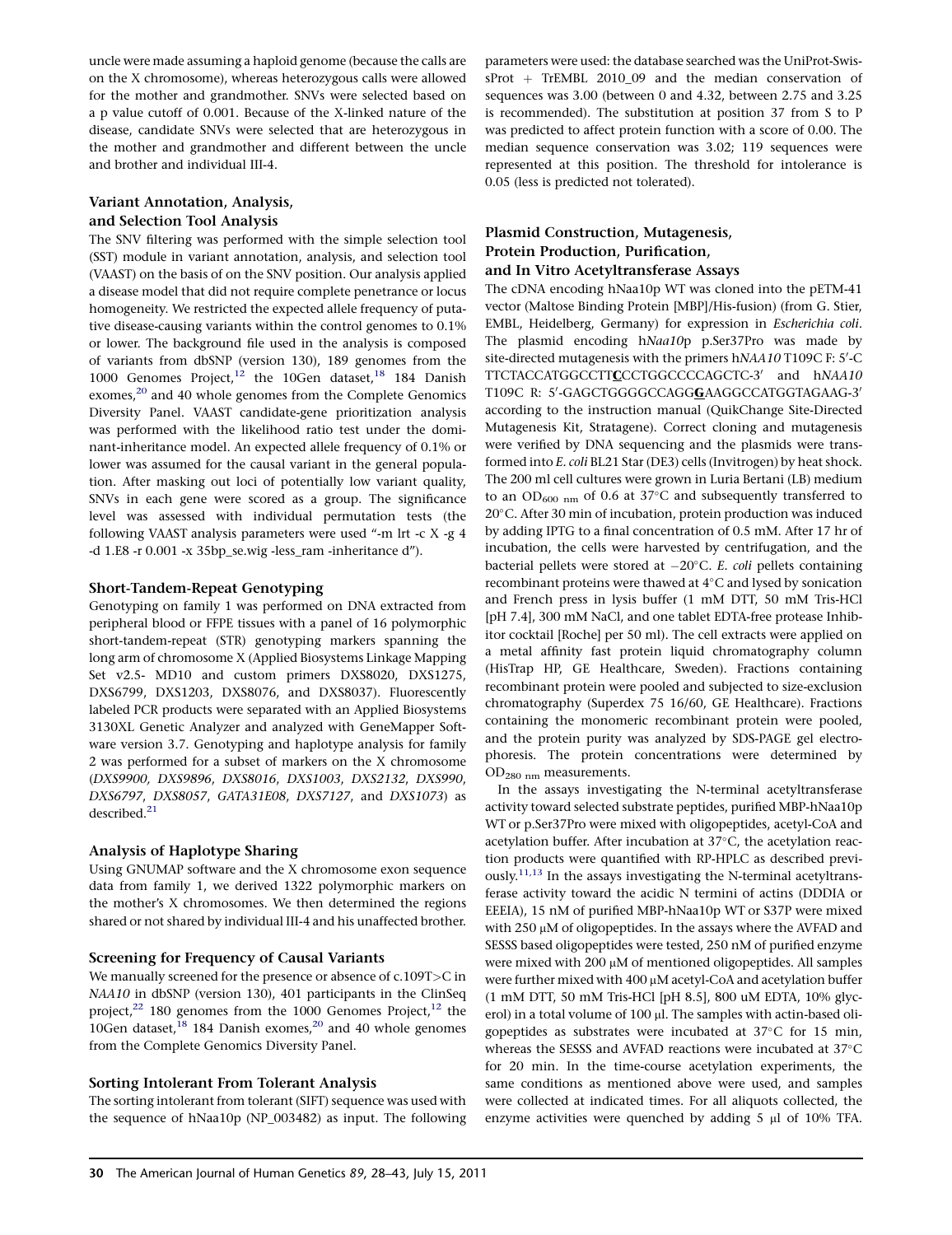The acetylation reaction products were quantified with RP-HPLC as described previously.<sup>11</sup> All peptides were custom-made (Biogenes) to a purity of 80%–95%. All peptides (24-mers) used as substrates contain seven unique N-terminal amino acids because these are the major determinants influencing N-terminal acetylation. The next 17 amino acids are essentially identical to the ACTH peptide sequence (RWGRPVGRRRRPVRVYP); however, lysines were replaced by arginines so that any potential interference by  $\mathrm{N}^\varepsilon$ -acetylation would be minimized. The following oligopeptides were used, and proteins from which the seven N-terminal amino acids are derived are indicated: [H]AVFADLDRWGRPVGRRRRPVRVYP[OH], RNaseP protein p30 (P78346); [H]SESSSKSRWGRPVGRRRRPVRVYP[OH], high-mobility group protein A1 (P17096); [H]DDDIAALRWGRPVGRRRRPVRVYP [OH], β-actin (NP 001092); and [H]EEEIAALRWGRPVGRRRRPVRVYP [OH], γ-actin (NP 001092).

#### Clinical Reports

#### Family 1

Individual II-1 was born at  $37^{1}/_{2}$  weeks of gestation to a healthy 19-year-old  $G_1P_{0\rightarrow 1}$ . There had been concern for placental insufficiency. His birth weight was 2140 g  $(3<sup>rd</sup>-10<sup>th</sup>$  centile), and his length was 47 cm,  $(25<sup>th</sup>-50<sup>th</sup>$  centile); his orbitofrontal circumference (OFC) was 32 cm,  $(10^{th}-25^{th}$  centile), and his Apgar scores were  $1<sup>1</sup>$  $1<sup>1</sup>$  and  $1<sup>5</sup>$  His perinatal course had been complicated by meconium aspiration leading to central depression. A number of distinctive features were noted at birth: large anterior and posterior fontanels, prominent eyes, large ears, flared nares, a narrow palate, a short neck, right cryptorchidism, fifth finger clinodactyly, relatively large great toes, metatarsus valgus, and very little subcutaneous fat.

At 6 months of age, his weight was 4.34 kg, ( $<< 5^{\text{th}}$  centile), and his OFC was 39 cm,  $\left(<\right>< 5^{th}$  centile). He had severe global delays and had only achieved a social smile as a developmental milestone. His clinical course had been complicated by frequent apneic episodes, poor feeding, and eczema. Diagnostic studies had included karyotype analysis (46,XY), TORCH titers (which were normal), a computed tomography (CT) scan of the head demonstrating cerebral atrophy with enlarged ventricles and echocardiography suggesting peripheral pulmonary stenosis and possibly a septal defect.

At  $11\frac{1}{2}$  months old, he presented after 2–3 weeks of emesis and diarrhea. Upon admission he was noted to have an electrolyte imbalance, arrhythmias (premature ventricular complexes [PVCs], premature atrial contractions [PACs], supraventricular tachycardia [SVT], and ventricular tachycardia [Vtach]), and cardiomegaly, and went into cardiopulmonary arrest from which he could not be resuscitated. It should be noted that dysrhythmias occurred after the electrolyte imbalance had been corrected.

Individual II-6 was born at  $38<sup>1</sup>$  $38<sup>1</sup>$  $38<sup>1</sup>$  weeks of gestation to a healthy 27-year-old  $G_6P_{5\rightarrow 6}$ . There had been concern for placental insufficiency, and his birth weight was 3065 g,  $(50<sup>th</sup>$  centile); his length was 47 cm,  $(25<sup>th</sup>-50<sup>th</sup>$  centile), and his OFC was 33.75 cm,  $(50<sup>th</sup>$ centile). His Apgar scores were  $4<sup>1</sup>$  and  $6<sup>5</sup>$  $6<sup>5</sup>$  $6<sup>5</sup>$  His perinatal course was complicated by respiratory distress and recognition of multiple minor anomalies: large anterior and posterior fontanels, prominent eyes, large ears, flared nares, a short neck, hypotonia, neurologic depression, and very little subcutaneous fat. Echocardiography was performed because of a murmur, which demonstrated persistence of the ductus arteriosus.

At 9 months of age, his weight was 6.38 kg,  $(<5<sup>th</sup>$  centile), his length was 68 cm,  $(5<sup>th</sup> centile)$ , and his OFC was at 44.2 cm,  $(10<sup>th</sup>-25<sup>th</sup>$  centile). He had moderate to severe global developmental delays, achieving only a social smile and the ability to raise his head and roll over. He was described as being very fussy and irritable. His clinical course had been complicated by being a poor feeder, experiencing frequent otitis media, iron deficiency anemia, and mild eczema. His physical examination was notable because the anterior fontanel was open and he had down-slanting palpebral fissures; prominent eyes; long lashes; large ears ( $75<sup>th</sup>-97<sup>th</sup>$  centile); flared nares; a short columella; a short philtrum with an overhanging upper lip; a thin vermillion border of the lips; a narrow palate; microretrognathia; an umbilical hernia; small, ''high riding'' testes; long fingers; fullness to the dorsum of the feet; metatarsus valgus; capillary malformation over the glabella, eyelids, philtrum, and nape of neck; and hypertonia.

Diagnostic studies had included karyotype analysis (46, XY), very long-chain fatty acids (normal), glycerine kinase (normal), total carnitine (slightly elevated), urine organic acids (normal), biotinidase activity (normal), an EKG that was somewhat irregular, and a CT scan of the head demonstrating cerebral atrophy versus dysgenesis. At  $9^{1}/_{2}$  months of age, he died after presenting to the hospital with multiple apneic episodes.

Individual III-7 was born at 33 weeks of gestation to a 21-yearold  $G_1P_{0\rightarrow 1}$ , reported as having gestational diabetes; he was delivered by elective C-section because of concern that he suffered from polycystic kidneys, oligohydramnios, and pulmonary hypoplasia. His birth weight was 1559 g,  $(10^{th}-25^{th}$  centile), and he had a length of 39 cm,  $(10^{th}$  centile); his OFC was 27 cm,  $(3^{th}-10^{th}$ centile), and his Apgar scores were  $4<sup>1</sup>$  and  $8<sup>5</sup>$  $8<sup>5</sup>$  $8<sup>5</sup>$  He was noted to have distinctive facial features and a large anterior fontanel and right-sided cryptorchidism and inguinal hernia. His newborn course was complicated by polycythemia, jaundice, low cortisol, and mild pulmonary hypoplasia. He spent approximately 5 weeks in the neonatal intensive care unit (NICU); he required assisted ventilation for 3 days with the rest of the time dedicated to feeding and growing. Diagnostic studies conducted during the neonatal period included renal ultrasonography (which was normal) and echocardiography, demonstrating a small persistent ductus arteriosus, a mildly decreased left ventricular systolic function, an abnormal appearing aortic valve, and an enlargement of the right ventricle, decreased right ventricular systolic function, and persistence of the foramen ovale.

At  $5^{1}/_{2}$  months of age, he was in his usual state of health until 2 days prior to admission, when he developed rhinorrhea; one day prior to admission he developed a fever. He presented to the hospital with increased irritability. At first he did not appear very ill, but he quickly progressed to shock and death.

At the autopsy he was noted to have a congenital hypotonialymphedema sequence; hypertelorism; a high, broad forehead with a frontal furrow; micrognathia; cardiomegaly (the right half of the heart was greater than left) and the persistence of the foramen ovale; adrenomegaly; and bilateral enlarged kidneys; and abnormal development, including fetal lobulations, glomerulocystic change, sclerotic glomeruli, micronodular distal tubule proliferation, hypoplastic or small testes, a right-sided inguinal hernia, and right-sided cryptorchidism.

Individual III-4 (Figures [1](#page-4-0) and [2B](#page-5-0)) was born at  $37<sup>3</sup>$  $37<sup>3</sup>$  weeks of gestation to a 28-year-old  $G_4P_3 \rightarrow 4$ , reported as having gestational diabetes. She had experienced preterm labor at 35 weeks; there had been decreased fetal movements, and concern for intrauterine growth retardation. His birth weight was 2410 g,  $(10^{th}-25^{th}$  centile), and he had a length of 44 cm  $(<10<sup>th</sup>$  centile), an OFC of 32 cm  $(10^{th}-25^{th}$  $(10^{th}-25^{th}$  $(10^{th}-25^{th}$  $(10^{th}-25^{th}$  $(10^{th}-25^{th}$  centile), and Apgar scores of  $6<sup>1</sup>$ ,  $7<sup>5</sup>$  and  $9<sup>10</sup>$  $9<sup>10</sup>$  $9<sup>10</sup>$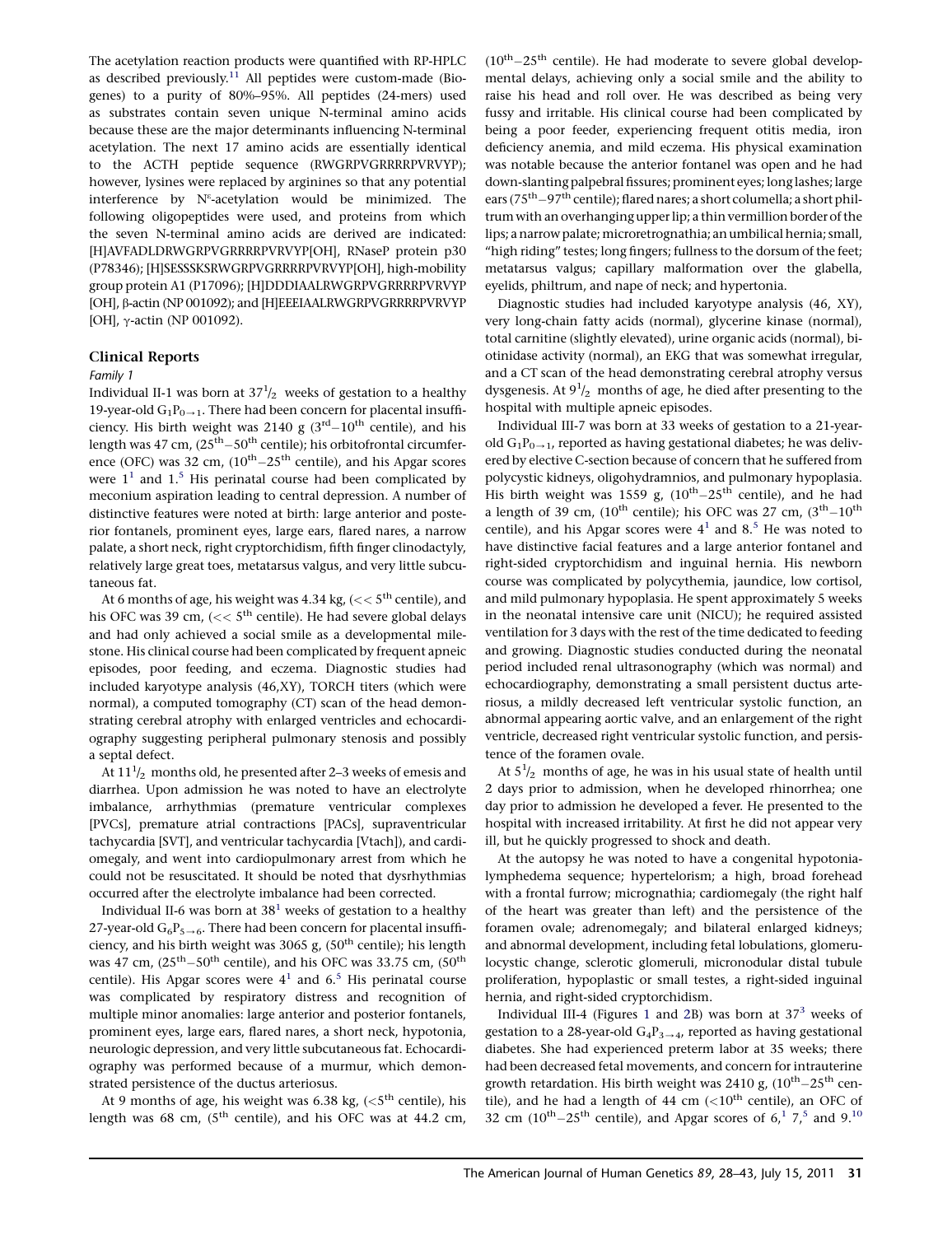<span id="page-4-0"></span>

He was noted to have large anterior fontanels, prominent eyes, large ears, flared nares, a short neck, and very little subcutaneous fat. His newborn course had been complicated by hyperbilirubinemia, thrombocytopenia, and polycythemia.

At  $3^{\text{-}1\!}/_2$  months of age his weight was 3.18 kg ( $<$ 5<sup>th</sup> centile), and he had a length of 48 cm ( $<$ 5<sup>th</sup> centile), and an OFC of 35 cm (2<sup>nd</sup> centile). He was able to smile. His clinical course was complicated by feeding difficulties and growth failure, but he had had no significant illness. He was noted to have a number of distinctive features, including prominent eyes, downslanted palpebral fissures, ocular hypertelorism, prominence of the cheeks, relatively large ears, a short nose, a longer philtrum, a narrow palate, microretrognathia, hypotonia, redundancy of the nuchal skin, skin laxity, and little subcutaneous fat.

At 15 months of age, his weight was 9.06 kg ( $\langle 3^{rd}$  centile), and he had a length of 78 cm  $(25<sup>th</sup> - 50<sup>th</sup>$  centile) and an OFC of 43 cm  $(*3*<sup>rd</sup> centile).$  He was able to smile. His clinical course had been complicated by severe scoliosis leading to restrictive lung disease, dysphagia, and eczema. He was unable to sit up, and he could not take food by mouth. He had been hospitalized on four separate occasions for apnea, a viral respiratory tract infection, an aspiration pneumonia, and a complication of surgery infection. He was noted to have a number of distinctive features including an anterior fontanel closed with fibrous tissue, a palpable metopic ridge, relative ocular hypertelorism (75<sup>th</sup> centile), deep-set eyes, downslanting palpebral fissures, long eyelashes, a bifid and depressed nasal tip, prominent nares, prominent ears, a short neck with excess nuchal skin, torticollis, pectus excavatum, scoliosis, and a small scrotal sack with left cryptorchidism. He had been able to build up subcutaneous fat stores, presumably because of G tube feeding,. He developed a very thick, dark head of hair by his first birthday.

Diagnostic studies had included urine organic acids (normal); serum immunoglobulins (normal); comparative genomic hybridization U-array 44 k platform (normal); and an MRI of the brain with spectroscopy that demonstrated bilateral symmetric globus pallidus T2 prolongation without diffusion restriction, a nonspecific elevation of choline and prominence of the Sylvian fissures, immature myelination of the splenium, and moderate lateral and third ventricular dilation without identified cause. An MRI of the spine demonstrated convex-right curvature reflecting compensation for moderately severe convex right C-shaped thoracic neuromuscular scoliosis without any noted congenital vertebral segmentation anomalies.

#### Figure 1. Triptych of Individual III-4 from Family 1

These pictures demonstrate the prominence of eyes, down-slanted palpebral fissures, thickened lids, large ears, flared nares, hypoplastic alae, short columella, protruding upper lip, and microretrognathia.

He had renal ultrasonography (normal), and echocardiography demonstrated a small perimembranous ventricular septal defect (VSD), patent foramen ovale or small secundum atrial septal defect, a mild left atrial enlargement, a trivial pulmonary stenosis, and a trivial bilateral branch pulmonary artery stenosis. Cranial

radiography demonstrated a small sella turcica. Holter monitoring and the EKG had been entirely normal, but he eventually developed a nonspecific T-wave abnormality.

He died at 15 months of age after a protracted hospitalization during which he originally presented with multiple hypoxic episodes. He had a surgical correction of his severe scoliosis to optimize his pulmonary function. He developed a bradyarrhythmia and hypoxia and eventual pulseless electrical activity. After then suffering a full arrest and resuscitation, he was supported by mechanical ventilation until his parents chose to withdraw support.

An extensive autopsy of individual III-4 revealed multiple minor external anomalies, severe scoliosis, an enlarged heart with a form fruste of a perimembranous VSD, and several findings that could be attributed to hypoxia and ischemia during individual III-4's terminal course, including slight waviness of myocardial fibers (early ischemic change), pulmonary congestion and intra-alveolar edema, serous effusions in all body cavities, mid- to central zone hepatocytic necrosis, and acute neuronal ischemia in the brain. Focal segmental and global glomerulosclerosis in the outer renal cortex suggested a more chronic or remote injury that might or might not be related to the underlying genetic disorder, but no other histologic or ultrastructural lesion was identified.

Individual III-6 was recently born at  $35<sup>4</sup>$  $35<sup>4</sup>$  $35<sup>4</sup>$  weeks of gestation to a 28-year-old  $G_2P_{1\rightarrow 2}$ , reported as having gestational diabetes. His birth weight was 2604 g,  $(50<sup>th</sup> - 75<sup>th</sup>$  centile), and he had a length of 48 cm, (75<sup>th</sup> centile), an OFC of 32.5 cm, (50<sup>th</sup> - 75<sup>th</sup> centile), and an Apgar scores of  $4<sup>1</sup>$  and 9.<sup>[5](#page-14-0)</sup> He was admitted directly to the NICU because of respiratory distress and remained there because of feeding difficulties and mild hyperbilirubinemia. He was noted to have a number of distinctive features including a relatively large anterior fontanel, prominent eyes, downslanted palpebral fissures, ocular hypertelorism, prominent cheeks, relatively large ears, a short nose, a longer philtrum, a narrow palate, microretrognathia, left cryptorchidism, a left inguinal hernia and a large right hydrocele, skin laxity, little subcutaneous fat, broad great toes, and hypotonia. Echocardiography demonstrated a thickened bicuspid aortic valve and mild pulmonary hypertension. A CT scan of the head was remarkable only for a cephalohematoma. His clinical course has been complicated thus far by continued feeding difficulties and growth failure.

# Family 2

Family 2 presented originally in 1977 when individual II-1 [\(Figure 2D](#page-5-0)) was born at 43 weeks of gestation to his 25-year-old primigravid mother by Cesarean section because of cephalopelvic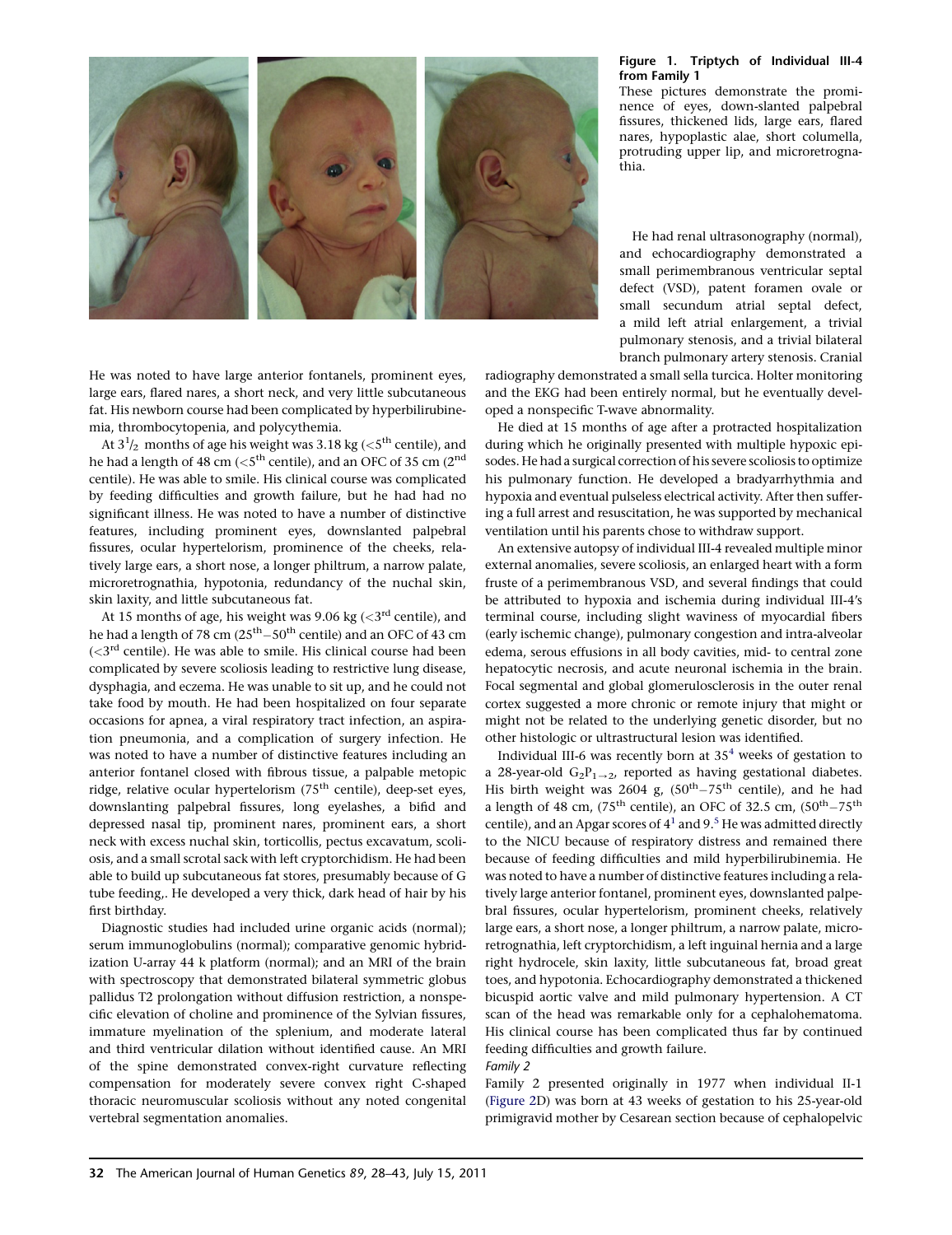<span id="page-5-0"></span>

#### Figure 2. Pedigree Drawing and Pictures of Families 1 and 2

(A) Pedigree drawing for family 1. The most recent deceased individual, III-4, is the most well-studied subject in the family and is indicated by an arrow. Genotypes are marked for those in which DNA was available and tested. The following abbreviations are used: SB, stillborn; +, normal variant; mt, rare mutant variant.

(B) Pictures of four affected and deceased boys in this family, showing the aged appearance.

(C) Sanger sequencing results of NAA10 in individual III-4 from family 1.

(D) Pedigree for family 2. Individual III-2 is the most well-studied subject in the family and is indicated by an arrow.

(E) Picture of individuals II-I and III-2 in family 2 at ~1 year of age.

disproportion. He weighed 3.3 kg  $(25<sup>th</sup>-50<sup>th</sup>$  centile), measured 51 cm in length ( $50<sup>th</sup> - 75<sup>th</sup>$  centile), and had a head circumference of 32 cm ( $\lt 5^{\text{th}}$  centile); he was assigned Apgar scores of  $6^1$  $6^1$  and  $8^5$ His testicles were undescended. He had poor feeding, jaundice with a peak bilirubin of 15 mg/dl, and vasomotor instability. He was transferred to a tertiary hospital at 8 days of age. At 7 months of age, he weighed 7.33 kg, measured 59 cm, and had a head circumference of 40.75 cm (all  $<$ 5<sup>th</sup> centile). His ears and palpebral fissures were large for his chronological age, and he appeared to have bilateral ptosis. His had coarse facial features, horizontal wrinkles on his forehead, lax skin with irregular fat deposits beneath, and increased facial and body hair. His phallus was large at 4 cm, and his testes had descended. A skeletal survey showed delayed osseous development. His psychomotor development was delayed. A diagnosis of Donohue syndrome (MIM 246200) was suggested. At 8 months of age, he was admitted for traction of a congenitally dislocated left hip. Traction was insufficient to reduce the dislocation so a closed reduction under anesthesia

was performed, and he was placed in a half-body cast. On the evening after the procedure, he apparently aspirated and had a respiratory arrest, and then had generalized seizures and an apparent posthypoxia encephalopathy. He recovered from this and was discharged but died at home several days later.

In 2005, individual III-2 (Figure 2D) was born at 39.7 weeks of gestation to a 25 year-old primigravida. The pregnancy was complicated by fetal supraventricular tachycardia, which occurred at 20 weeks of gestation and was controlled with maternal administration of flecainide. At birth he weighed 2.66 kg  $(5^{th}$  centile), measured 46 cm  $(5<sup>th</sup>-10<sup>th</sup>$  centile), had a head circumference of 32 cm  $(5<sup>th</sup>-10<sup>th</sup>$  $(5<sup>th</sup>-10<sup>th</sup>$  $(5<sup>th</sup>-10<sup>th</sup>$  centile), and was assigned Apgar scores of  $7<sup>1</sup>$ and 9.<sup>[5](#page-14-0)</sup> He had infraorbital creases, a horizontal crease across his chin, and prominent nasolabial folds. He had a glabellar vascular stain; his forehead was wrinkled, giving him a worried look, and he appeared aged. He had prominent areolae and nipples, which were normally spaced, but no palpable breast tissue. He had a generalized increase in fine body hair. He had bilateral inguinal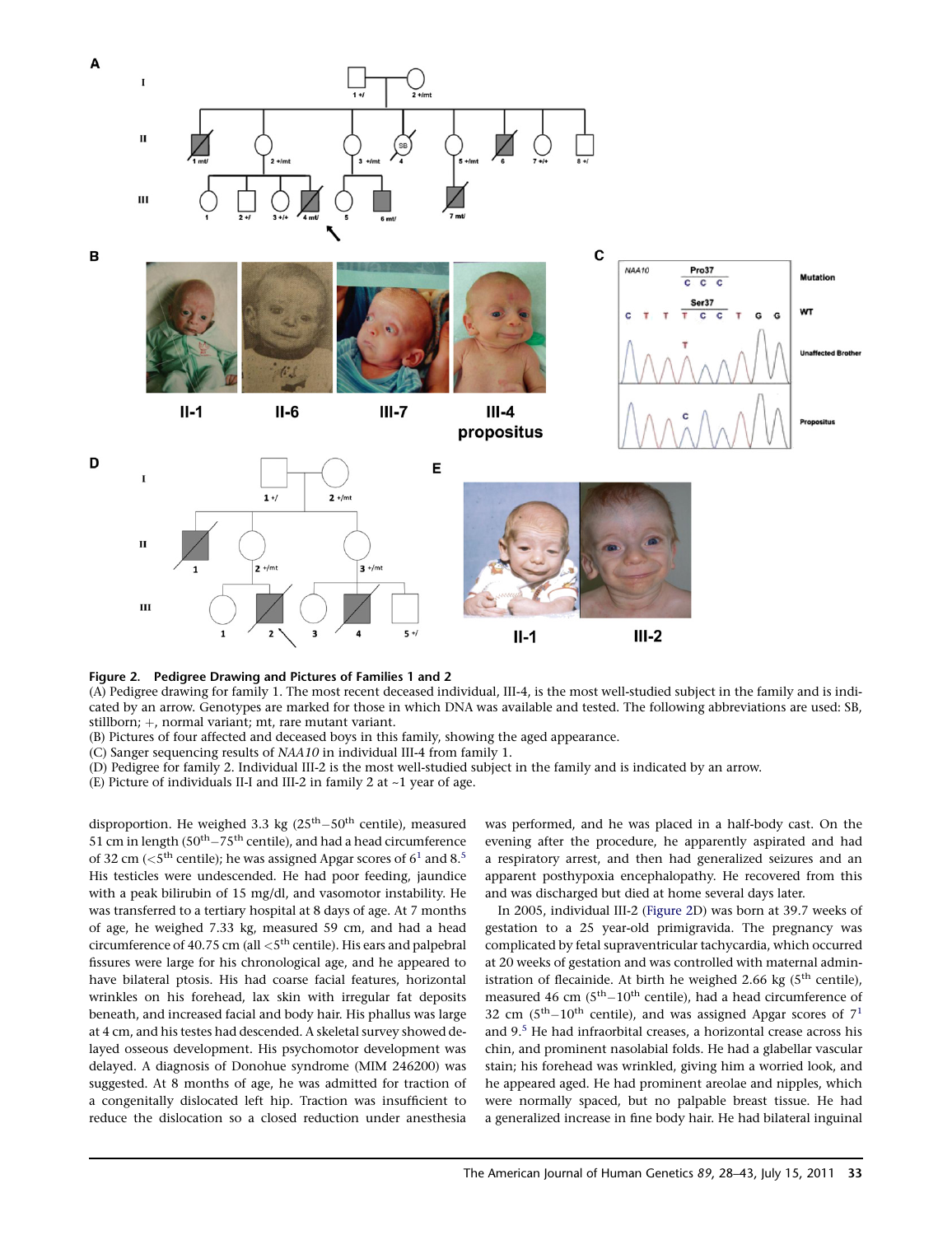<span id="page-6-0"></span>hernias. The first and second toes appeared widely spaced. His karyotype was normal (500 bands). His copper and ceruloplasmin levels were low, but his plasma catecholamine levels were normal, ruling out Menkes syndrome (MIM 309400). His carbohydratedeficient transferrin levels were normal. An echocardiogram revealed no structural or functional abnormalities. Inguinal herniorrhaphy was performed uneventfully at 6 weeks of age. At 5 months of age, he weighed 4.35 kg, measured 56.2 cm, and had a head circumference of 39 cm (all  $\lt 5^{th}$  centile). Despite hypertonia and hyperreflexia, his development was proceeding normally. He had eczema that was responding to topical corticosteroids. At 7.5 months, he weighed 5 kg, measured 61.3 cm and had a head circumference of 40 cm (all  $\lt5^{th}$  centile), and his weight-forlength was 5%. He had little subcutaneous fat, which gave him a wizened look. His ears measured  $4.6$  cm  $(50<sup>th</sup>$  centile), appeared large for the size of his body, and had fleshy lobules. His philtrum measured 1.5 cm and appeared long and prominent. He was socially engaging, vocalized mostly with vowels, and could roll over, but could not sit independently. Subtelomeric fluorescence in situ hybridization analysis was normal. Eye evaluation showed only mild lagophthalmos. By 11 months of age, two incisors had erupted; a pincer grasp was emerging, and he could maintain a sitting position if placed into one. He vocalized with screeching and squealing but did not babble. At 11.5 months of age, he presented with symptoms of acute gastroenteritis and was admitted for rehydration. Clostridium difficile toxin testing was positive. He experienced three tonic-clonic seizures, and there was decerebrate posturing during the last. After loading with phenobarbital was performed, no further seizures occurred, and he returned to baseline. He continued to have excessive stool output, but electrolyte levels remained normal. He experienced increased difficulty in breathing and poor perfusion and was transferred to the prenatal intensive care unit, where he had a wide complex rhythm at 120–140 beats per minute. Ultimately, the rhythm became irregular, pulses were not palpable, and attempts to resuscitate him were unsuccessful. The autopsy showed severe micro- and macrovesicular steatosis. Because of the prenatal SVT and the rhythm disturbance without any causal electrolyte disturbance at the end of his life, his heart was evaluated postmortem for abnormalities of the conduction system. This analysis showed focal subendocardial scarring, but no cardiomyopathy or conduction system abnormalities were found. Rare inflammatory infiltrates suggested the possibility of a resolved infection.

In 2007, individual III-4 [\(Figure 2](#page-5-0)D) was born at 34 weeks of gestation to his 24-year-old mother, who had a 3-year-old daughter at the time. At 6.5 months of age, he had an episode of aspiration, after which gastrostomy and a tracheostomytubes were placed. At the age of 15 months, he was hospitalized for 5 weeks for an infection. The family was told a defibrillator was needed and surgery was done for this. Two days after his discharge, he died at home at the age of 16 months.

| <b>Features of the Syndrome in Family 1</b><br>Table 1. |                                                                                                                                                                                                                                                   |  |  |  |  |
|---------------------------------------------------------|---------------------------------------------------------------------------------------------------------------------------------------------------------------------------------------------------------------------------------------------------|--|--|--|--|
| Category                                                | <b>Features</b>                                                                                                                                                                                                                                   |  |  |  |  |
| Growth                                                  | postnatal growth failure                                                                                                                                                                                                                          |  |  |  |  |
| Development                                             | global, severe delays                                                                                                                                                                                                                             |  |  |  |  |
| Facial                                                  | wrinkled foreheads; prominence of eyes,<br>down-sloping palpebral fissures, thickened lids;<br>large ears; flared nares, hypoplastic alae, short<br>columella; protruding upper lip; microretrognathia                                            |  |  |  |  |
| Skeletal                                                | delayed closure of fontanels;<br>broad great toes                                                                                                                                                                                                 |  |  |  |  |
| Integument                                              | redundancy/laxity of skin, minimal subcutaneous<br>fat, cutaneous capillary malformations, very fine<br>hair and eyebrows                                                                                                                         |  |  |  |  |
| Cardiac <sup>a</sup>                                    | structural anomalies (ventricular septal defect,<br>atrial level defect, pulmonary artery stenoses),<br>arrhythmias (Torsade de points, PVCs, PACs,<br>SVtach, Vtach), death usually associated with<br>cardiogenic shock preceded by arrhythmia. |  |  |  |  |
| Genital <sup>a</sup>                                    | inguinal hernia, hypo- or cryptorchidism                                                                                                                                                                                                          |  |  |  |  |
| Neurologic <sup>a</sup>                                 | hypotonia progressing to hypertonia, cerebral atrophy<br>neurogenic scoliosis                                                                                                                                                                     |  |  |  |  |

findings of the cardiac, genital and neurologic systems were observed, all affected individuals manifested some pathologic finding of each.

# Results

# Family 1

Individuals II-1 and II-6 from family 1 ([Figure 1](#page-4-0) and [Figure 2\)](#page-5-0) presented in the mid-1980s to the University of Utah Medical Center. These boys had striking similarity to each other with an array of shared manifestations (Table 1). Both subsequently died in infancy. At that time no specific diagnosis could be made, and the inheritance pattern was uncertain, though autosomal-recessive and X-linked inheritance modes were considered. X-linked inheritance was confirmed in the next generation, when individuals III-4 [\(Figure 1](#page-4-0)) and III-7 [\(Figure 2](#page-5-0)A) presented. The aged appearance was the most striking part of the disease.

### Family 1 X-Chromosome Exon Capture and Sequencing

Two genomic microarray analyses in individual III-4 did not show any likely causal copy-number variants. Accordingly, X chromosome exon capture and sequencing were used to screen for variants within coding regions. We

| Table 2.<br><b>Coverage Statistics in Family 1 Based on GNUMAP</b> |                              |                        |                                                 |                                                  |                 |                                 |                                       |  |
|--------------------------------------------------------------------|------------------------------|------------------------|-------------------------------------------------|--------------------------------------------------|-----------------|---------------------------------|---------------------------------------|--|
| Region                                                             | RefSeq<br><b>Transcripts</b> | <b>Unique</b><br>Exons | <b>Percent Exon</b><br>Coverage $\geq 1 \times$ | <b>Percent Exon</b><br>Coverage $\geq 10 \times$ | Uniaue<br>Genes | <b>Average Base</b><br>Coverage | <b>VAAST</b><br><b>Candidate SNVs</b> |  |
| X chromosome <sup>a</sup>                                          | 1959                         | 7486                   | 97.8                                            | 95.6                                             | 913             | 214.6                           | 1 (NAA10)                             |  |
| chrX:10054434-40666673                                             | 262                          | 1259                   | 98.1                                            | 95.9                                             | 134             | 213.5                           |                                       |  |
| chrX:138927365-153331900                                           | 263                          | 860                    | 97.1                                            | 94.9                                             | 132             | 177.1                           | 1 (NAA10)                             |  |

<sup>a</sup> On the X chromosome, there are 8222 unique RefSeq exons. Of these exons, 736 were excluded from the SureSelect X-Chromosome Capture Kit because they were designated as pseudoautosomal or repetitive sequences (UCSC Genome Browser).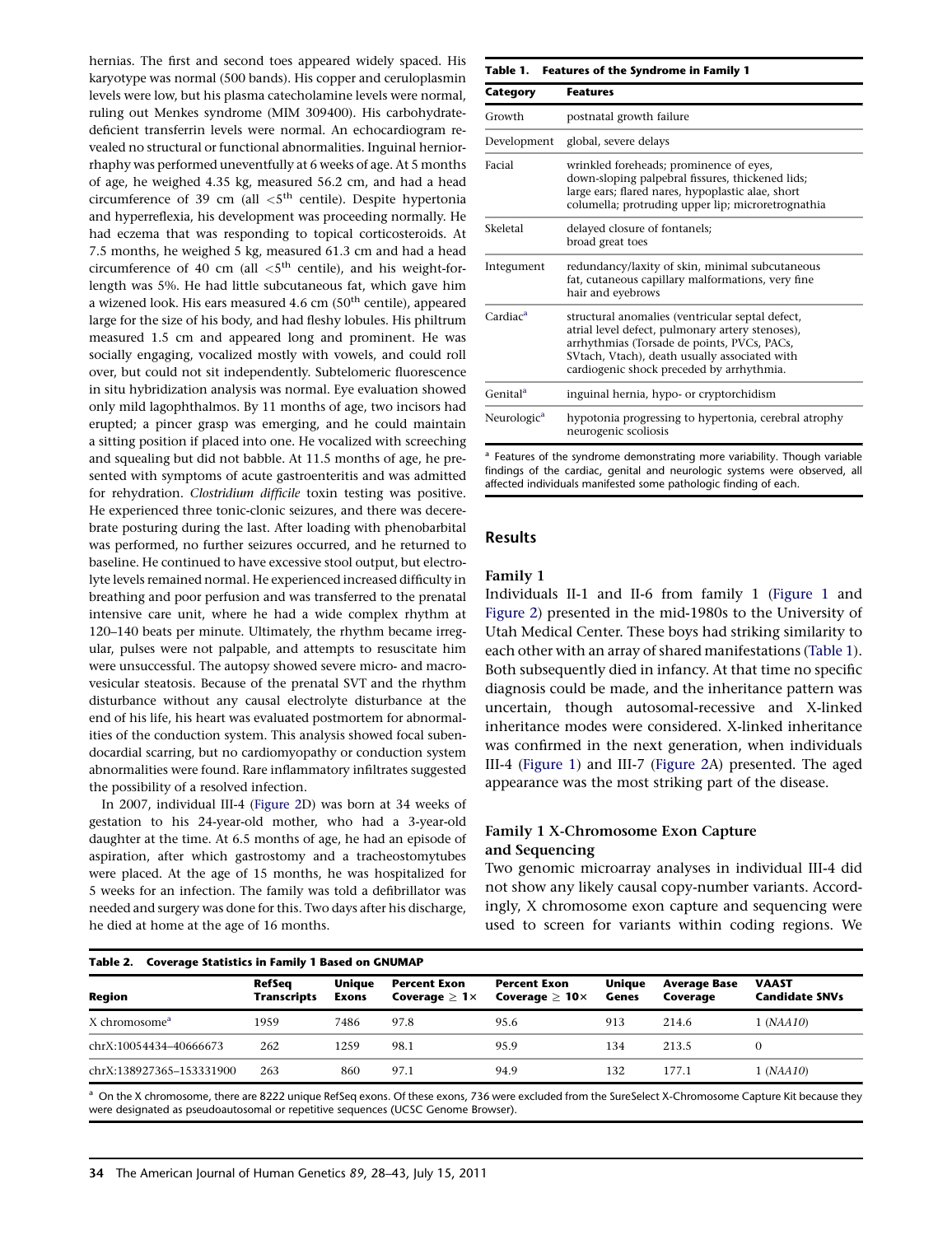<span id="page-7-0"></span>Table 3. The SNV Count, Nonsynonymous Coding SNV Count, and Ti/Tv Ratio for Each Individual for Each Variant Analysis Pipeline in Family 1

| <b>Sample</b> | <b>Pipeline</b> | <b>SNV Count</b>     | <b>Nonsynonymous</b>                      | Ti/Tv |
|---------------|-----------------|----------------------|-------------------------------------------|-------|
| $III-4$       | samtools        | 1499                 | 114                                       | 2.0   |
|               | GATK            | $1546 + 236^a$       | $146 + 6$<br>$(nonsynonymous +$<br>frame) | 2.0   |
|               | <b>GNUMAP</b>   | 2168                 | 155                                       | 2.0   |
| $II-2$        | samtools        | 2512                 | 219                                       | 1.6   |
|               | <b>GATK</b>     | $1999 + 270^{\rm a}$ | $168 + 8$                                 | 2.1   |
|               | <b>GNUMAP</b>   | 2893                 | 183                                       | 2.0   |
| $III-2$       | samtools        | 1491                 | 106                                       | 2.0   |
|               | <b>GATK</b>     | $1509 + 252^a$       | $134 + 10$                                | 2.0   |
|               | <b>GNUMAP</b>   | 2062                 | 131                                       | 2.0   |
| $I-2$         | samtools        | 2637                 | 229                                       | 1.5   |
|               | <b>GATK</b>     | $2032 + 278^a$       | $160 + 10$                                | 2.0   |
|               | <b>GNUMAP</b>   | 2920                 | 183                                       | 1.9   |
| $II-8$        | samtools        | 1513                 | 108                                       | 1.9   |
|               | <b>GATK</b>     | $1572 + 243^a$       | $136 + 8$                                 | 1.9   |
|               | <b>GNUMAP</b>   | 1924                 | 139                                       | 2.0   |

established the following filtering criteria for five samples to determine the final set of variant calls: variants must be present on the X chromosome in individual III-4 (hemizygous), heterozygous in individual II-2 (the mother), heterozygous in individual I-2 (the grandmother), and absent in individuals III-2 and II-8 (the unaffected brother and unaffected uncle). [Table 2](#page-6-0) shows the coverage statistics of the X chromosome exon capture. The exon sequencing reads were processed by three independent variant-calling pipelines to increase the accuracy for SNVs and/or microindels (Table 3). These three variantcalling pipelines converged on a small list of candidate variants, which were annotated by  $ANNOVAR<sup>16</sup>$  $ANNOVAR<sup>16</sup>$  $ANNOVAR<sup>16</sup>$  for functional importance. One mutation had not been seen previously in dbSNP or the 1000 Genomes Project database. It is missense mutation c.109T>C in NAA10, which predicts p.Ser37Pro (MIM 300013) and was confirmed by Sanger sequencing ([Figure 2](#page-5-0)C). We confirmed that this mutation was not present in 401 participants (90% white and mixed European descent and 96% nonlatino) in the ClinSeq project<sup>22</sup> nor was it seen in a combination of ~6000 genomes or exomes (the majority of white and mixed European descent) collected in ongoing projects at Children's Hospital of Philadelpha, University of Utah, and/or BGI.

### VAAST Analysis

We also used a recently developed tool (VAAST), $^{23}$  $^{23}$  $^{23}$  which identifies disease-causing variants, to analyze the exon

Table 4. Summary of the Filtering Procedure and Candidate Genes with VAAST

| <b>SNV-Calling Pipeline</b>                                                            | <b>GATK</b> | <b>Samtools</b> | <b>GNUMAP</b> |
|----------------------------------------------------------------------------------------|-------------|-----------------|---------------|
| III-4 (total SNVs)                                                                     | 1546        | 1499            | 2168          |
| $III-4$ (nsSNVs)                                                                       | 146         | 114             | 155           |
| VAAST candidate genes<br>(NAA10 ranking)                                               | 4(3)        | 3(2)            | 5(2)          |
| Present in III-4 and mother II-2<br>(nsSNVs)                                           | 122         | 107             | 116           |
| VAAST candidate genes<br>(NAA10 ranking)                                               | 3(2)        | 2(1)            | 2(2)          |
| Present in III-4, mother II-2,<br>and grandmother I-2 (nsSNVs)                         | 115         | 95              | 104           |
| VAAST candidate genes<br>(NAA10 ranking)                                               | 2(1)        | 2(1)            | 1(1)          |
| Present in III-4, II-2, and I-2,<br>absent in brother III-2 and<br>uncle II-8 (nsSNVs) | 8           | 6               | 8             |
| VAAST candidate genes<br>(NAA10 ranking)                                               | 1(1)        | 1(1)            | 2(1)          |

capture data from family 1. VAAST annotates the SNVs on the basis of their effect on coding sequences, selects the variants compatible with the pedigree, and performs a statistical analysis on the X chromosome genes to identify the variant(s) most likely to be disease-causing. In the candidate-gene identification step, VAAST uses a likelihood ratio test that incorporates both amino acid substitution frequencies and allele frequencies to prioritize candidate genes on the basis of SNVs present in those genes. The analyses by VAAST of the variant sets generated from the three variant-calling pipelines yielded similar results and identified the same causal mutation in NAA10. With SNVs from the affected child (individual III-4) alone, VAAST was able to narrow the candidate-gene list to fewer than five genes (Table 4). We then filtered the data by only selecting SNVs shared by the mother (individual II-2) and the affected child (individual III-4). This subset resulted in three, two, and two candidate genes in the GATK, Samtools, and GNUMAP datasets, respectively (Table 4). Next, we filtered the data by selecting SNVs shared by the mother (individual II-2), the maternal grandmother (individual I-2), and the affected child (individual III-4). This subset resulted in two, two, and one hits in the three datasets, respectively, and NAA10 ranked first in all three lists. When we further excluded the SNVs that were present in the unaffected brother and uncle, VAAST identified a single candidate disease-causing variant in NAA10 in the GATK and the Samtools datasets and two candidate diseasecausing variants in NAA10 and RENBP in the GNUMAP dataset (Table 4).

### Confirmation in Other Family Members

DNA samples from other members of family 1 were obtained from the medical examiner; the samples include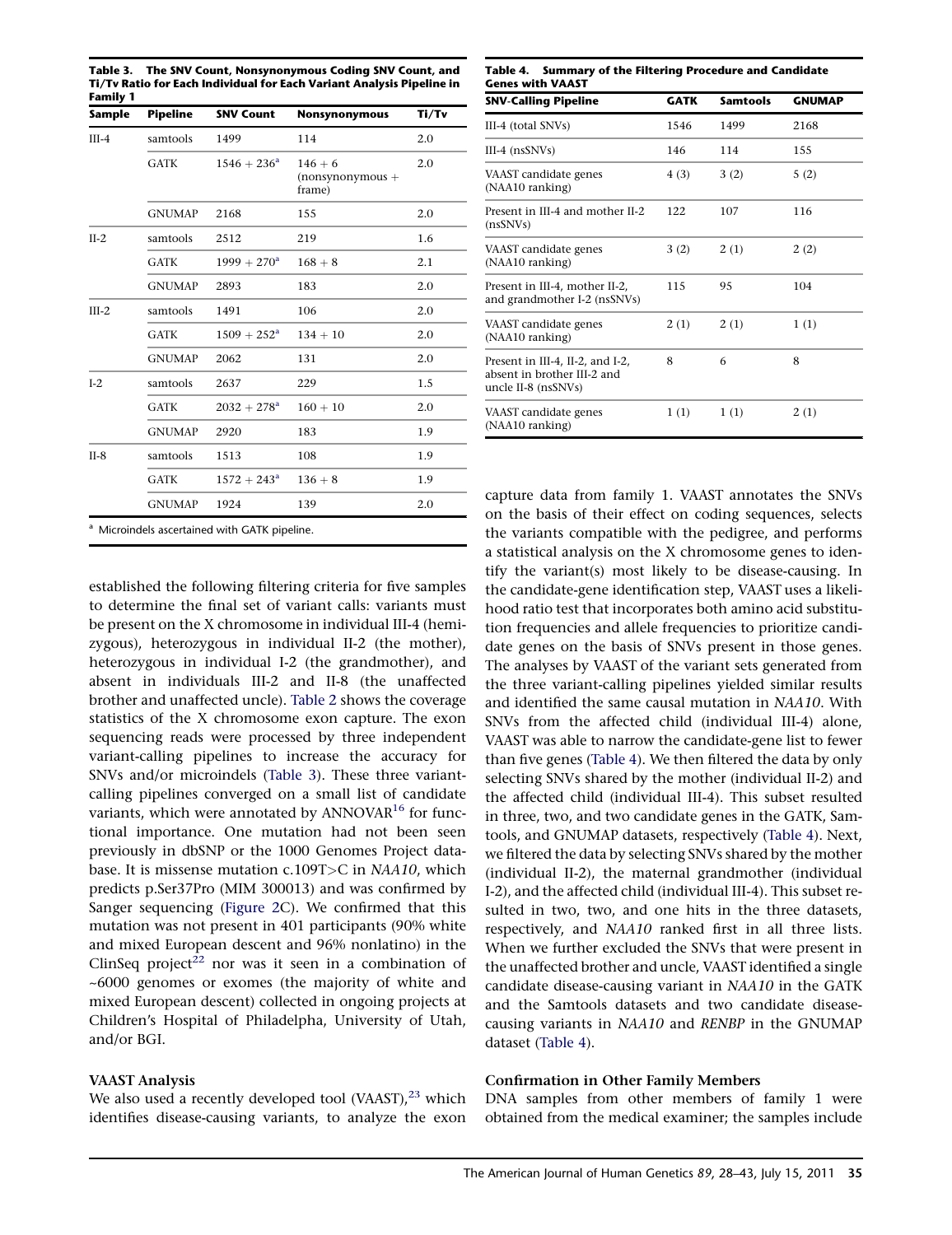<span id="page-8-0"></span>

| Table 5. Haplotype Analysis in Affected Males from Family 1: FineMapChX_STR Results |                         |                            |               |            |  |  |  |
|-------------------------------------------------------------------------------------|-------------------------|----------------------------|---------------|------------|--|--|--|
| <b>Sample</b>                                                                       | <b>Allele</b>           | <b>Marker</b> <sup>a</sup> | hg18 Position | Chromosome |  |  |  |
| $III-4$                                                                             | 219                     | DXS1275 (AFM261ZH5)        | 68,431,124    | Xq13.1     |  |  |  |
| III-6                                                                               | 225                     |                            |               |            |  |  |  |
| II-6 (FFPE tissue)                                                                  | $\overline{\mathbf{?}}$ |                            |               |            |  |  |  |
| III-7 (FFPE tissue)                                                                 | 225                     |                            |               |            |  |  |  |
| $III-4$                                                                             | 253                     | DXS8037 (AFMA285XG5)       | 74,040,314    | Xq13.3     |  |  |  |
| $III-6$                                                                             | 257                     |                            |               |            |  |  |  |
| II-6 (FFPE tissue)                                                                  | 242                     |                            |               |            |  |  |  |
| III-7 (FFPE tissue)                                                                 | 257                     |                            |               |            |  |  |  |
| $III-4$                                                                             | 162                     | DXS986 (AFM116XG1)         | 79,267,784    | Xq21.1     |  |  |  |
| $III-6$                                                                             | 164                     |                            |               |            |  |  |  |
| II-6 (FFPE tissue)                                                                  | 168                     |                            |               |            |  |  |  |
| III-7 (FFPE tissue)                                                                 | 164                     |                            |               |            |  |  |  |
| $III-4$                                                                             | 106                     | DXS8076 (AFMB357XE5)       | 82,666,040    | Xq21.1     |  |  |  |
| III-6                                                                               | 98                      |                            |               |            |  |  |  |
| II-6 (FFPE tissue)                                                                  | 98                      |                            |               |            |  |  |  |
| III-7 (FFPE tissue)                                                                 | 98                      |                            |               |            |  |  |  |
| $III-4$                                                                             | 217                     | DXS1203 (AFM262VG1)        | 92,654,766    | Xq21.32    |  |  |  |
| III-6                                                                               | 217                     |                            |               |            |  |  |  |
| II-6 (FFPE tissue)                                                                  | 217                     |                            |               |            |  |  |  |
| III-7 (FFPE tissue)                                                                 | 217                     |                            |               |            |  |  |  |
| $III-4$                                                                             | 131                     | DXS990 (AFM136YC7)         | 92,887,320    | Xq21.32    |  |  |  |
| III-6                                                                               | 127                     |                            |               |            |  |  |  |
| II-6 (FFPE tissue)                                                                  | 127                     |                            |               |            |  |  |  |
| III-7 (FFPE tissue)                                                                 | 127                     |                            |               |            |  |  |  |
| $III-4$                                                                             | 253                     | DXS6799 (GATA29G07)        | 97,265,664    | Xq21.33    |  |  |  |
| III-6                                                                               | 257                     |                            |               |            |  |  |  |
| II-6 (FFPE tissue)                                                                  | 257                     |                            |               |            |  |  |  |
| III-7 (FFPE tissue)                                                                 | 257                     |                            |               |            |  |  |  |
| $III-4$                                                                             | 201                     | DXS8020 (AFMA162TC1)       | 99,455,440    | Xq22.1     |  |  |  |
| III-6                                                                               | 212                     |                            |               |            |  |  |  |
| II-6 (FFPE tissue)                                                                  | 203                     |                            |               |            |  |  |  |
| III-7 (FFPE tissue)                                                                 | 212                     |                            |               |            |  |  |  |
| $III-4$                                                                             | 128                     | DXS1106 (AFM263WE1)        | 102,618,641   | Xq22.2     |  |  |  |
| III-6                                                                               | 130                     |                            |               |            |  |  |  |
| II-6 (FFPE tissue)                                                                  | 126                     |                            |               |            |  |  |  |
| III-7 (FFPE tissue)                                                                 | 130                     |                            |               |            |  |  |  |
| $III-4$                                                                             | 317                     | DXS8055 (AFMB291YE5)       | 114,561,258   | Xq23       |  |  |  |
| III-6                                                                               | 315                     |                            |               |            |  |  |  |
| II-6 (FFPE tissue)                                                                  | 317                     |                            |               |            |  |  |  |
| III-7 (FFPE tissue)                                                                 | 315                     |                            |               |            |  |  |  |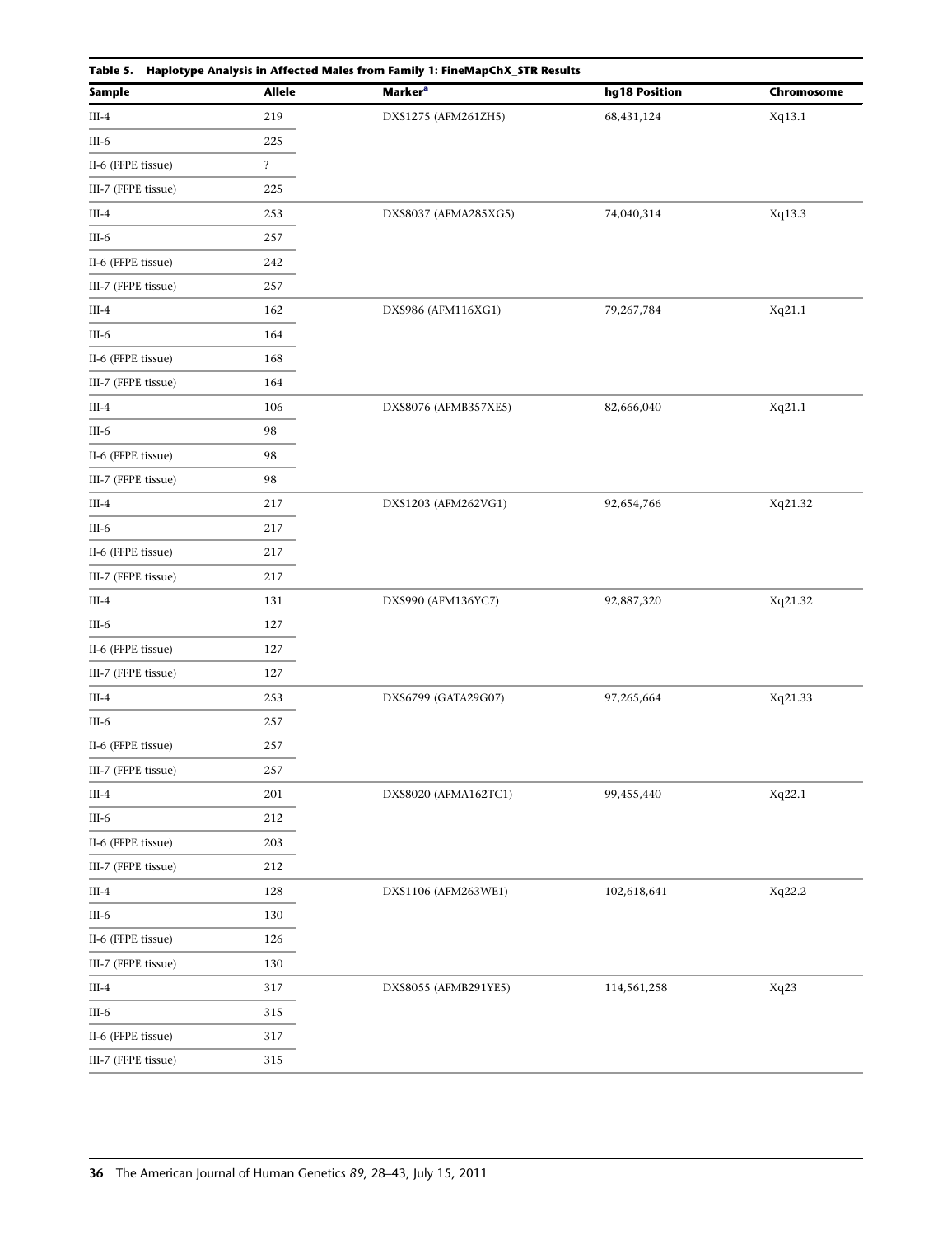<span id="page-9-0"></span>

| Sample              | <b>Allele</b> | <b>Marker</b> <sup>a</sup> | hg18 Position               | Chromosome |
|---------------------|---------------|----------------------------|-----------------------------|------------|
|                     |               |                            |                             |            |
| $III-4$             | 206           | DXS1001 (AFM248WE5)        | 119,720,593                 | Xq24       |
| $III-6$             | 199           |                            |                             |            |
| II-6 (FFPE tissue)  | 206           |                            |                             |            |
| III-7 (FFPE tissue) | 199           |                            |                             |            |
| $III-4$             | 165           | DXS1047 (AFM150XF10)       | 128,902,983                 | Xq25       |
| $III-6$             | 165           |                            |                             |            |
| II-6 (FFPE tissue)  | 165           |                            |                             |            |
| III-7 (FFPE tissue) | 160           |                            |                             |            |
| $III-4$             | 90            | DXS1227 (AFM317YE9)        | 140,630,173                 | Xq27.2     |
| $III-6$             | 82            |                            |                             |            |
| II-6 (FFPE tissue)  | 90            |                            |                             |            |
| III-7 (FFPE tissue) | 82            |                            |                             |            |
| $III-4$             | 170           | DXS8043 (AFMB018WD9)       | 143,836,276                 | Xq27.3     |
| $III-6$             | 156           |                            |                             |            |
| II-6 (FFPE tissue)  | 170           |                            |                             |            |
| III-7 (FFPE tissue) | 170           |                            |                             |            |
| $III-4$             | 83            | DXS8091 (AFM345WG9)        | 147,410,588                 | Xq28       |
| $III-6$             | 83            |                            |                             |            |
| II-6 (FFPE tissue)  | 83            |                            |                             |            |
| III-7 (FFPE tissue) | 83            |                            |                             |            |
|                     |               | c.109T>C in NAA10          | $~152,850,921$ <sup>b</sup> | Xq28       |
| $III-4$             | 310           | DXS1073 (AFM276XH9)        | 153,482,054                 | Xq28       |
| $III-6$             | 310           |                            |                             |            |
| II-6 (FFPE tissue)  | 310           |                            |                             |            |
| III-7 (FFPE tissue) | 310           |                            |                             |            |

<sup>a</sup> Genomic position represents a single nucleotide within the STR. <sup>b</sup> Maximum Shared Region (hg18): chrX:143,836,276–154,913,754 (telomere) (11 Mb).

DNA isolated from FFPE tissues from two of the deceased boys. Sanger sequencing in 14 DNA samples derived from blood or FFPE tissue from the family confirmed that the mutation in NAA10 cosegregated according to the deduced affection status or carrier status in all members of the family [\(Figure 2](#page-5-0)A and [Figures S1–S5](#page-13-0), available online). During the course of this work, another boy (individual III-6) was born to individual II-3 in family 1 ([Figure S6](#page-13-0)). This boy was clinically diagnosed as having the syndrome and also was confirmed to have the mutation by Sanger sequencing.

### Haplotype Analysis

Having identified a putative causative mutation from the X chromosome exon analysis, we performed haplotype analysis on family 1 to exclude regions of the X chromosome from which we could have possibly missed a mutation because of a lack of exon capture or a lack of sequencing

coverage. We performed haplotype analysis by using two data sets: (1) the SNVs derived from X chromosome exon sequencing of individual III-4 and (2) STR genotyping of individual III-4, two other affected males (individuals II-6 and III-7) in the family, and carrier females I-2, II-2, and II-5. Haplotype analysis narrowed the possible candidate regions to X chromosome positions 10,054,434– 40,666,673 (~30 Mb) and 138,927,365–153,331,900 (~14 Mb) [\(Table 5](#page-8-0) and [Table S1](#page-13-0)). The sequencing data showed that of the ~155 Mb on the X chromosome, the affected brother (III-4) and unaffected brother (III-2) were identical at ~71% and were recombinant at only 29%. The ~14 Mb region is located on the telomeric end of the long arm of the X chromosome and includes NAA10. Subsequent addition of STR genotyping from the newborn affected male (III-6) further narrowed this interval to chrX:143,836,276– 154,913,754 (telomere) (~11 Mb), which still includes NAA10 ([Table 5](#page-8-0)).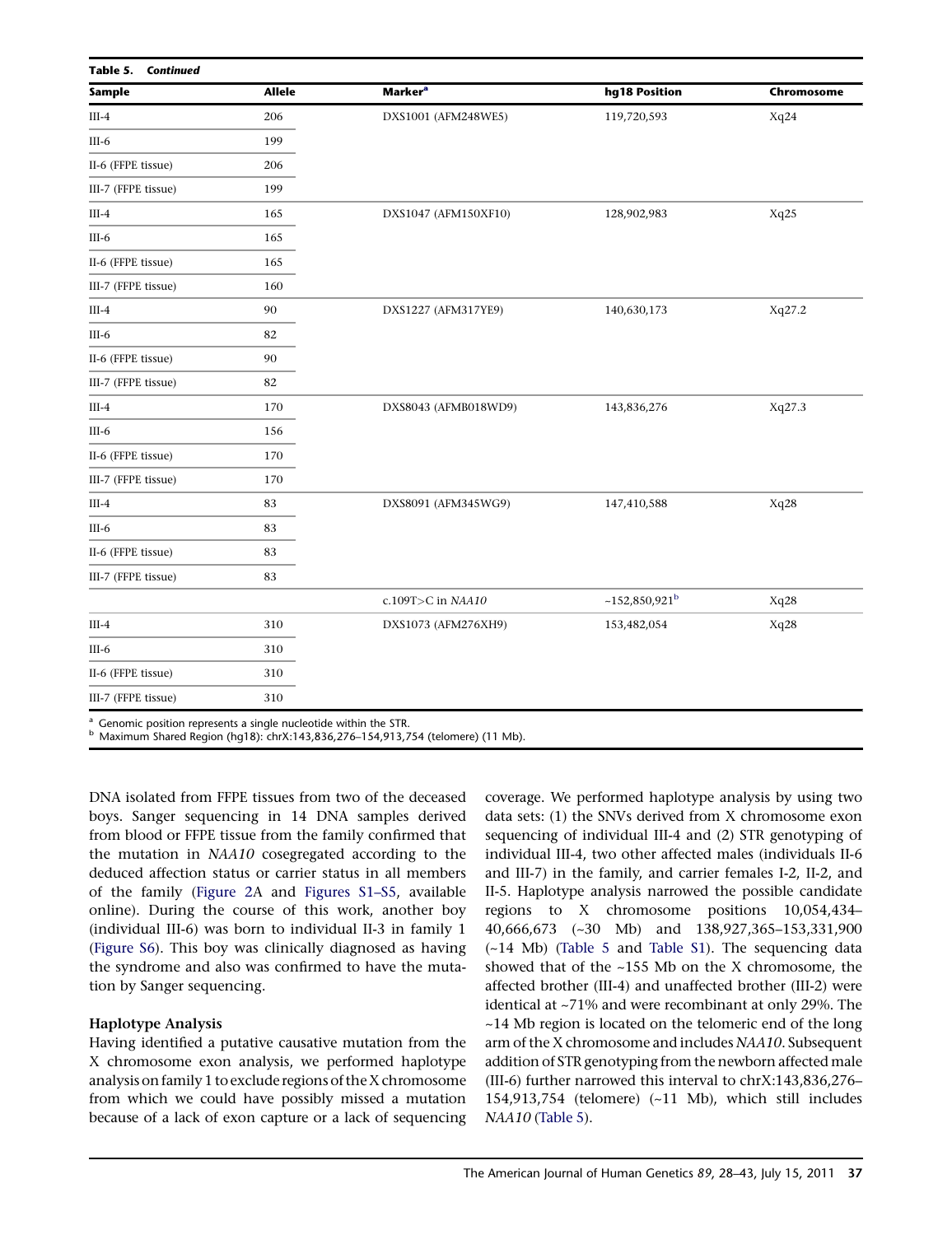#### Coverage Analysis

Exon capture techniques cannot capture all exonic regions because of design issues with replicative regions; this can therefore result in an incomplete set of variants. The X chromosome Agilent design consists of over 3 Mb of exon intervals. We evaluated the capture and sequencing coverage for all the currently known 1959 chrX transcripts in RefSeq (hg18). On the X chromosome, there are 8222 unique RefSeq exons. Of these exons, 736 were excluded from the SureSelect X-Chromosome Capture Kit because they were designated as pseudoautosomal or repetitive sequences (UCSC Genome Browser). The remaining 7486 exons have an average length of 358.9 bases and are covered on average by 5.7 bait probes per exon (bait probes were 120 bases long). The average read coverage in these regions was 214.6 reads per base; in these regions an average of 97.8% of the bases were covered by one or more reads, and 95.6% were covered at  $10\times$  or better.

We also analyzed the average coverage for each gene (calculated as the total read bases within exons divided by the exon length) more specifically in the affected haplotype in the 14 Mb critical region derived from analysis of family 1 [\(Table S2](#page-13-0)). The average coverage was  $185\times$  among the 167 nonpseudoautosomal or duplicative RefSeq transcripts (110 unique genes) in the 14 Mb region. These 167 transcripts consist of 864 exons, of which 860 had some read coverage and 809 had reads covering more than 95% of the bases in the exon. Most of the exon portions in the 14 Mb region that were not covered by reads were from the 89 exons not included in the SureSelect X-Chromosome Capture Kit because they were in the pseudoautosomal or duplicative regions. There was some coverage on a handful of these exons as well as intronic and intergenic regions flanking covered exons as a consequence of the experimental protocol. For example, if an excluded exon or intronic sequence is close (~500 bases) to an exon that is captured, the long fragment size (and the fact that we only sequence the end of the fragment) can lead to reads for the exon or intron. In the NAA10 haplotype region, we had greater than  $10\times$  coverage for 86% of the exons in the region for family 1; the corollary of this means that 97 exons do not have  $10\times$  coverage in the NAA10 region. However, of the 856 exons in the 14 Mb region that did have  $>10x$  coverage, the GNUMAP and VAAST approach found only two candidate SNVs that met our criteria (present in proband, not present in his brother and uncle, polymorphic in his mother and grandmother, nonsynonymous, not in the 1000 genomes or dbSNP), and in the exons in the 30 Mb region, no SNVs met our criteria. Theoretically, we could have nonetheless missed a crucially important variant, so we needed to use parallel approaches to prove causality of the variant in NAA10.

# A Second Family

During preparation of a manuscript reporting the above results, another group (L.M.B., J.J.J, L.G.B.) communicated

to us that they had also identified the NAA10 c.109T>C mutation in an apparently unrelated family (herein designated as family 2) with an indistinguishable phenotype (see [Figure 2](#page-13-0)D and 2E). Haplotype analysis had been performed for family 2, and it identified a shared region of chrX:140,061,918–154,913,754 (~14 Mb) in three carrier females (I-2, II-2, and II-3) that was not present in an unaffected male (III-5). The borders of the region were defined by recombinant marker GATA31E08 and the q terminus.

Massively parallel sequencing of X chromosome exons was done on DNA samples from an obligate carrier and her unaffected child as previously described.<sup>[9](#page-14-0)</sup> The entire X chromosome exon region target sequence was 2,784,426 bp, and the X chromosome exon region oligonucleotide library was designed to target 2,264,175 bp of this (81.3%). The target-selected DNA libraries from one female heterozygote (M87\_4) and one unaffected male child (M87\_5) were sequenced on one lane each of an Illumina GAIIx in paired-end 75 bp configuration, which yielded, respectively, 75,382,114 and 65,015,016 reads (separate results are given for each sample) or 5,729,040,664 and 4,941,141,216 bp of total sequence. Of the filtered aligning sequence, 20.9% and 11.9% could be uniquely aligned to the entire X chromosome exon region target (2,784,426 bases). This aligned sequence yielded a gross overall coverage of  $2058 \times$  and  $1775 \times$  of the entire X chromosome exon region target. The capture efficiency varied across the targets; 2,538,791 and 2,464,367 bp (89.8%) of the entire X chromosome exon region yielded  $\geq 1$ × coverage, 2,305,571 and 2,251,868 bp (81.8%) yielded  $\geq 10$ × coverage, and 2,254,446 and 2,183,075 bp (79.7%) yielded  $\geq$ 20× coverage. The Most Probable Genotype (MPG) variant-calling software<sup>24</sup> was able to make base calls on 2,295,223 and 2,378,985 bp of this sequence (82.4% and 85.4%).

The genotypes were filtered on the basis of several attributes that were felt to be appropriate for this disorder ([Table 6\)](#page-11-0). Heterozygosity was used because the test subject was an unaffected female carrier for an X-linked trait. We performed further filtering to include nonsynonymous, splice-site, frame-shifting, and nonsense variants. Filtering to exclude variants present in dbSNP or in the ClinSeq cohort (401 control individuals)<sup>[22](#page-14-0)</sup> was also performed. Finally, a filter that bounded the variants genomically within the shared 14 Mb haplotype region was applied. This left one variant, a single missense mutation, c.109T>C in NAA10. This variant was confirmed in the other individuals, and mutation status segregated with affection status and carrier status ([Figure 2D](#page-5-0)).

#### Genome-wide Significance

We next assessed whether adding members of family 2 would improve the power of the VAAST analysis. We combined variants from individual III-4 in family 1 with the obligate carrier mother (II-2) in family 2 and performed VAAST analysis on the 216 coding SNVs present in either of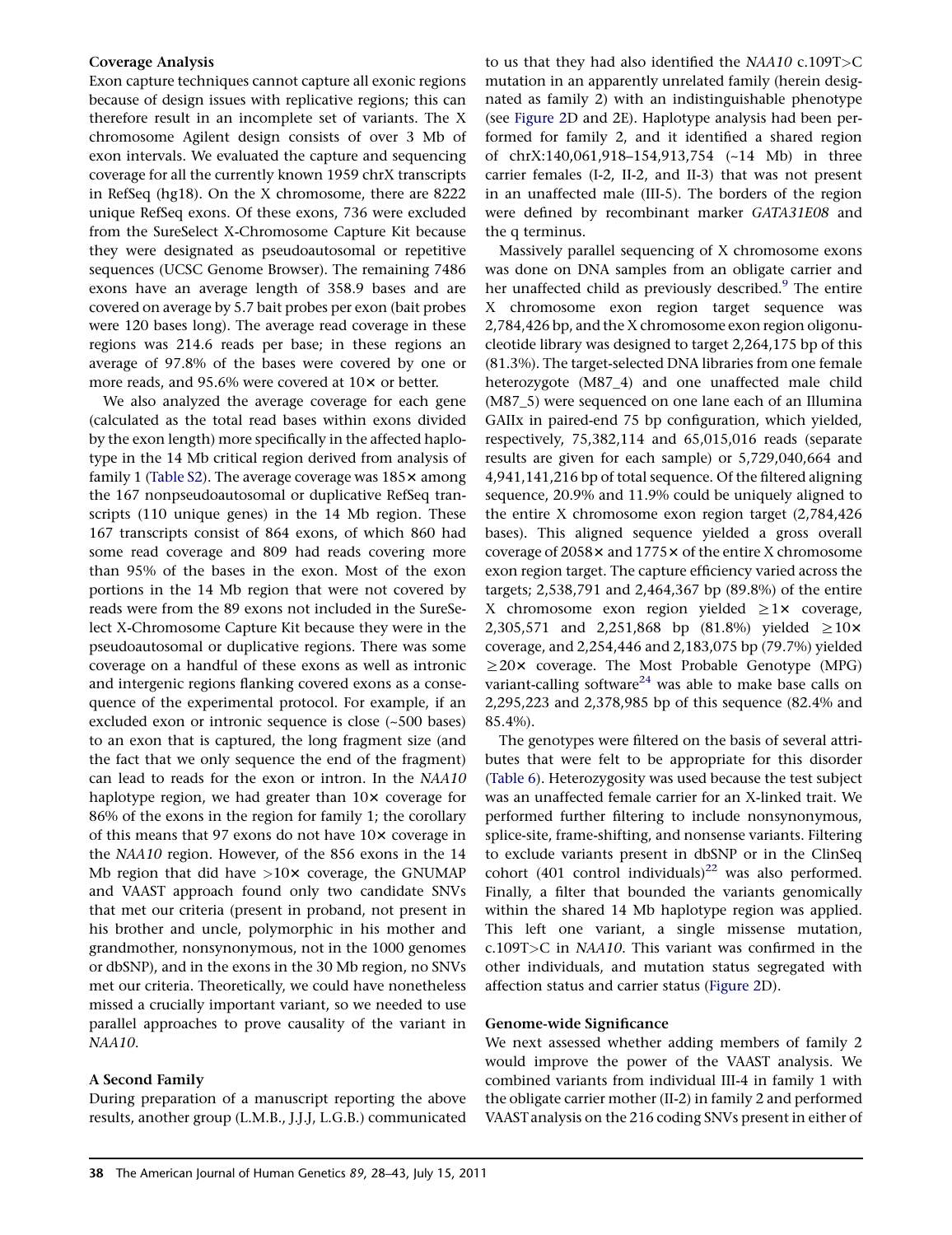<span id="page-11-0"></span>

|                                    | X chromosome<br>exons | <b>Exons</b> in<br><b>Shared Haplotype</b> |
|------------------------------------|-----------------------|--------------------------------------------|
| <b>Total SNVs</b>                  | 3441                  | 585                                        |
| Heterozygous                       | 2381                  | 418                                        |
| Stop/NonSyn/FS/Splice <sup>a</sup> | 136                   | 35                                         |
| Not in dbSNP                       | 40                    | 10                                         |
| Not in ClinSeq                     | 20                    | 1 (NAA10)                                  |

<sup>a</sup> The following abbreviations are used: Stop, nonsense variants; NonSyn, nonsynonymous variants; FS, frame-shifting variants; Splice, splice-site variants.

the two individuals. After incorporating the mother from family 2, NAA10 was the only candidate gene, and the result was statistically significant (p value =  $3.8 \times 10^{-5}$ ; Bonferroni corrected p value =  $3.8 \times 10^{-5} \times 729 = 0.028$ ).

### Lack of Relatedness of the Two Families

Both families are of mixed European ancestry. To evaluate whether the two families inherited the NAA10 variant from a recent shared founder, we examined SNVs surrounding this variant to test for evidence of identityby-descent (IBD). Assuming no sequencing errors, the largest region consistent with IBD between the two probands is only 30 kb (Table 7). By relaxing this assumption to allow for multiple sequencing errors, we find the largest region consistent with IBD is 704 kb, which is approximately 1.5 centiMorgans  $\text{(cM)}^{25}$  $\text{(cM)}^{25}$  $\text{(cM)}^{25}$  [\(Figure 3](#page-12-0)). If the two probands were as distantly related as fourth cousins, the expected IBD segment size would be 20 cM (conditioned on ascertainment from the presence of a shared variant). $26$  Therefore, the variation between the two probands in this region is inconsistent with recent shared ancestry. If the two probands inherited the mutation from a more distant founder and if they share the entire 700 kb region, the estimated time to the founder would be around 3300 years ago. Because this variant is an X-linked recessive lethal mutation, the probability of its being eliminated in each transmission is 1/3, and the variant is therefore highly unlikely to have occurred 3300 years ago. We conclude that the disease-causing variant in the two families resulted from two independent mutational events.

# Functional Analysis

N-terminal acetylation of proteins is catalyzed by N-terminal acetyltransferases (NATs). The primary NAT in terms of targeted substrates is the evolutionarily conserved NatA.<sup>27-29</sup> The functional impact of N-terminal acetylation remains quite elusive, but recent data suggest a role as a destabilization signal for proteins.<sup>[30](#page-15-0)</sup> The human NatA complex is composed of the catalytic subunit hNaa10p (hARD1) and the auxiliary subunit hNaa15p (NATH/hNAT1), both essential for its activity.<sup>31</sup> Increased NatA levels have been linked to tumor progression, and

|                 | Table 7. Relationship Inference of the Two Families |                  |                                    |                       |                        |  |
|-----------------|-----------------------------------------------------|------------------|------------------------------------|-----------------------|------------------------|--|
|                 | <b>First Family</b>                                 |                  | <b>Second Family</b>               |                       |                        |  |
| <b>Position</b> | <b>Inconsistent with IBD</b>                        | <b>Proband</b>   | <b>Imputed Genotype of Proband</b> | <b>Unaffected Son</b> | <b>Mother</b>          |  |
| 152802312       | X                                                   | G                | $\boldsymbol{A}$                   | G                     | AG                     |  |
| 152804123       | X                                                   | $\boldsymbol{A}$ | G                                  | $\boldsymbol{A}$      | GA                     |  |
| 152821601       | X                                                   | $\boldsymbol{A}$ | ${\bf G}$                          | $\boldsymbol{A}$      | GA                     |  |
| 152821643       | $\boldsymbol{X}$                                    | $\mathsf C$      | $\mathbf T$                        | ${\bf C}$             | <b>TC</b>              |  |
| 152825187       | X                                                   | G                | $\boldsymbol{A}$                   | G                     | AG                     |  |
| 152829448       | X                                                   | ${\bf G}$        | $\boldsymbol{A}$                   | ${\bf G}$             | AG                     |  |
| 152853035       |                                                     | $\mathsf G$      | G                                  | $\boldsymbol{A}$      | GA                     |  |
| 152860231       | X                                                   | $\mathbf T$      | ${\bf G}$                          | $\mathbf G$           | GG                     |  |
| 152932023       |                                                     | $\boldsymbol{A}$ | $\boldsymbol{A}$                   | $\boldsymbol{A}$      | AA                     |  |
| 152937386       |                                                     | $\mathsf G$      | ${\bf G}$                          | $\mathbf G$           | GG                     |  |
| 152945374       |                                                     | $\mathsf C$      | ${\bf C}$                          | ${\bf C}$             | CC                     |  |
| 153317692       | X                                                   | G                | $\boldsymbol{A}$                   | $\boldsymbol{A}$      | ${\rm AA}$             |  |
| 153321366       |                                                     | $\mathbf G$      | ${\bf G}$                          | $\mathbf G$           | GG                     |  |
| 153534024       | X                                                   | $\mathsf{C}$     | A                                  | ${\bf C}$             | $\mathbf{A}\mathbf{C}$ |  |
| 153534719       | X                                                   | $\mathsf C$      | $\mathbf G$                        | ${\bf C}$             | GC                     |  |
| 153556589       | $\boldsymbol{X}$                                    | $\boldsymbol{A}$ | G                                  | $\boldsymbol{A}$      | GA                     |  |
| 153557591       | $\boldsymbol{X}$                                    | G                | $\boldsymbol{A}$                   | G                     | AG                     |  |
| 153557667       | X                                                   | T                | ${\bf C}$                          | T                     | <b>CT</b>              |  |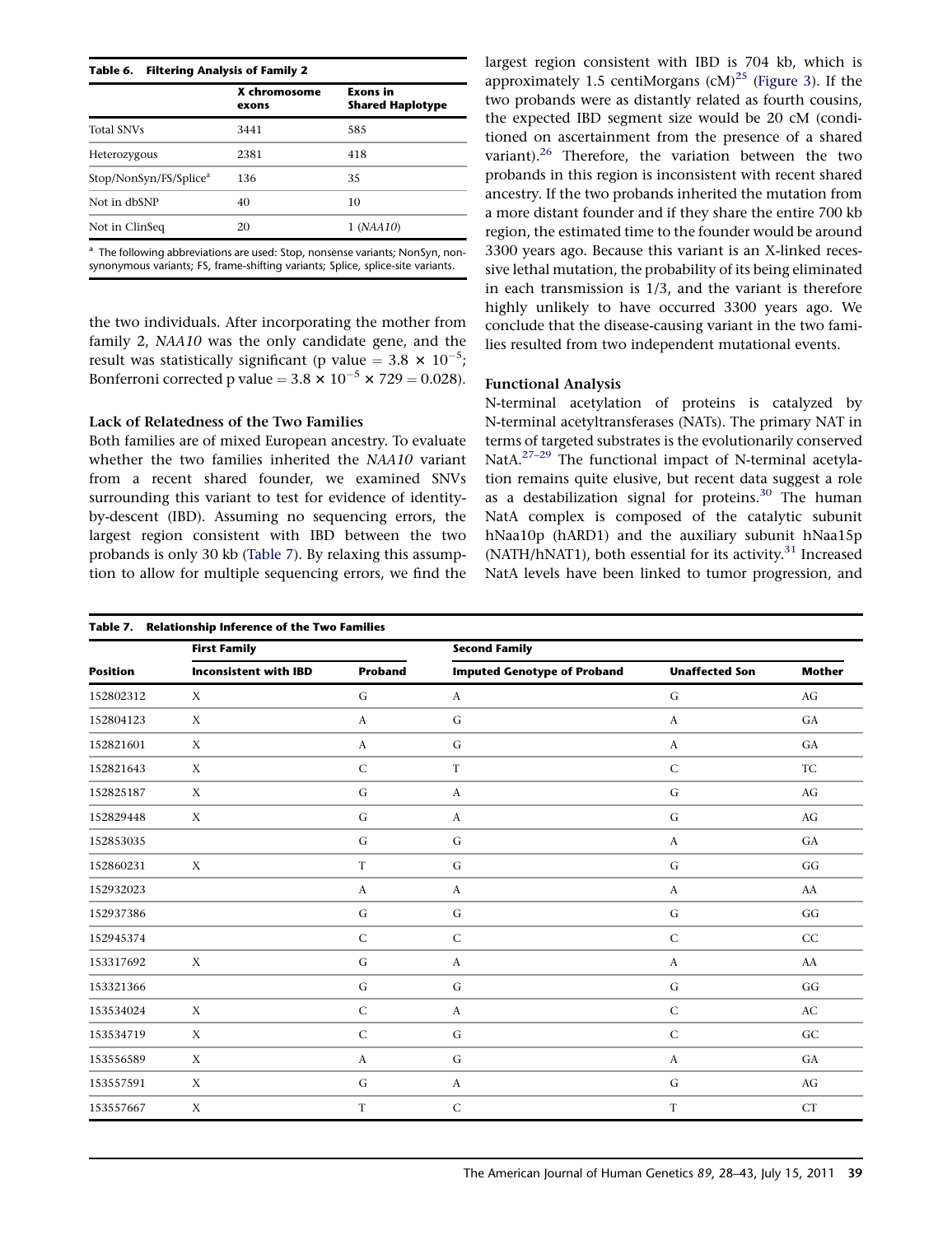<span id="page-12-0"></span>

#### Figure 3. IBD Analysis of the Two Families in the Genomic Region Surrounding c.109T>C

Informative SNVs consist of two classes: rare SNVs present in the proband from family 1 in genomic regions with high coverage in the second family, and

common SNVs present in the first proband and at least one member of the second family. Variant c.109T>C is indicated by the triangle. We imputed the genotype of the proband from family 2 from the genotypes of the mother and unaffected sibling of the second family (see [Table 7\)](#page-11-0). SNVs inconsistent with IBD, in which the imputed genotype of the second proband does not match the first proband, are indicated with an X. After allowing for multiple sequencing errors, the largest genomic segment consistent with IBD is around 700 kb in length.

depletion of NatA subunits from cancer cells induces cell-cycle arrest and apoptosis.<sup>[32](#page-15-0)</sup> Human Naa10p is a protein of 235 amino acid residues, of which the first 178 residues compose a globular region, whereas the latter 57 residues are predicted to form an unstructured and flexible C-terminal tail.<sup>33</sup> Thus, Ser37 is located in a structured part of hNaa10p. For many soluble globular proteins, Pro is known to be potentially disruptive for secondary structure elements such as the alpha-helix and beta-sheets. $34$ Thus, although the structure of hNaa10p is undetermined, the p.Ser37Pro mutation could indeed affect the structure of hNaa10p and thereby the catalytic activity. Ser37 and its surrounding residues are highly conserved among eukaryotes,<sup>31</sup> suggesting an essential function. A SIFT analysis predicting whether an amino acid substitution affects protein function<sup>[35](#page-15-0)</sup> strongly suggested that a substitution from Ser to Pro at position 37 would affect protein function with a score of 0.00.

In order to directly assess the functional consequences of the hNaa10p p.Ser37Pro mutation, we analyzed the wildtype (WT) and the mutant proteins by a quantitative in vitro N-terminal acetylation assay. The enzyme activities of hNaa10p WT and hNaa10p p.Ser37Pro were determined with four unique peptides as substrate; these peptides having been previously shown to be acetylated by hNaa10p and NatA [\(Figure 4\)](#page-13-0). Compared to hNaa10p WT, hNaa10p p.Ser37Pro displayed a 60%–80% reduction in NAT activity toward the in vivo substrate RNaseP protein  $p30$  (AVFAD-) and toward  $\beta$ -actin (DDDIA-) and  $\gamma$ -actin (EEEIA-). In contrast, the activity toward the NatA substrate high-mobility group protein A1 (SESSS-) was only reduced by 20% ([Figure 4](#page-13-0)). The oligopeptides AVFADand SESSS- represent classical cotranslational NatA substrates, being the N termini of proteins that are partially (AVFAD-) or fully (SESSS-) acetylated by NatA in HeLa cells.<sup>[27](#page-15-0)</sup> On the other hand,  $\beta$ -actin (DDDIA-) and  $\gamma$ -actin (EEEIA-) are nonclassical substrates recently shown to be acetylated more efficiently by hNaa10p/NatA than the classical substrates were, representing a posttranslational NAT activity.<sup>[36](#page-15-0)</sup>

# **Discussion**

The data presented here show that a mutation in an enzyme involved in N-terminal acetylation of proteins

leads to a distinct, previously undescribed X-linked phenotype in humans and that males who carry the hypomorphic hNaa10p p.Ser37Pro allele die in infancy with cardiac arrhythmias. N-terminal acetylation is one of the most common protein modifications in humans, occurring on approximately 80% of all human proteins<sup>[27](#page-15-0)</sup> It is catalyzed by several distinct NAT enzymes, of which the major one is NatA.<sup>[29](#page-15-0)</sup> The catalytic subunit of the NatA complex, hNaa10p, is essential for survival in the organisms Drosophila melanogaster,<sup>[37](#page-15-0)</sup> Trypanosoma brucei,<sup>[38](#page-15-0)</sup> and Cae-norhabditis elegans.<sup>[39](#page-15-0)</sup> It is presumed that an amorphic NAA10 mutation would lead to embryonal lethality in humans, although one can only prove this by analyzing tissues from pregnancies that did not survive to term. The strong conservation of Naa10p Ser37, the predicted functional effect of p.Ser37Pro due to structural distortion, and the demonstrated disruption of catalytic activity by p.Ser37Pro ([Figure 4\)](#page-13-0) strongly imply that the hemizygous males with hNaa10p p.Ser37Pro have impaired NatA function. Thus, a variety of protein N termini, both those that are cotranslationally and those that are posttranslationally acetylated (e.g., actins), are likely to be insufficiently acetylated. Most likely, the serious consequences of the p.Ser37Pro mutation are caused by the lack of N-terminal acetylation for one or several proteins strictly requiring this modification for function or for maintenance of adequate amounts in the cell. Because hNaa10p has also been suggested to perform N-lysine (N-epsilon) acetylation of proteins such as beta-catenin, $40$  a lack of N-lysine acetylation of selected substrates could also cause the observed effects. Finally, proposed noncatalytic functions of hNaa10 $p^{41,42}$  could be affected in the p.Ser37Pro mutant and thereby also play a role in the observed phenotypes.

We have demonstrated herein that a probabilistic disease-causing variant discovery algorithm can readily identify and characterize the genetic basis of a previously unrecognized X-linked syndrome. We have also shown that this algorithm, when used in parallel with highthroughput sequencing, can identify variants with high prioritization for causing disease with as few as two individuals. In this instance, we screened ~150 variants distributed among ~2000 transcripts on the X chromosome in one sample from individual III-4 in family 1. With no prior filtering, we prioritized three to five possible candidate genes, and the mutation in NAA10 ranked second overall ([Table 4](#page-7-0)). Including exon capture data from relatives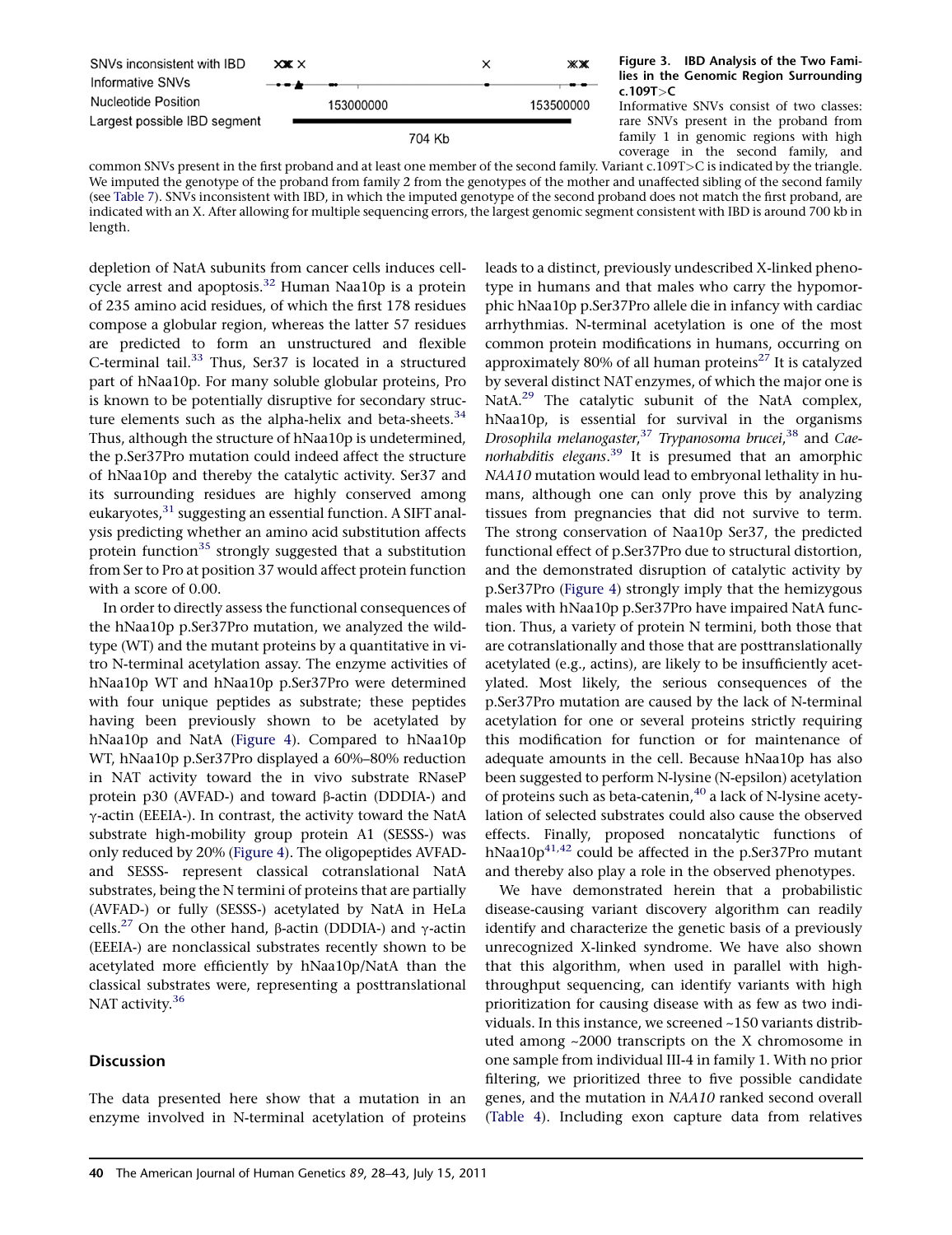<span id="page-13-0"></span>

Figure 4. NAT Activity of Recombinant hNaa10p WT or p.Ser37Pro toward Synthetic N-Terminal Peptides

(A and B) Purified MBP-hNaa10p WT or p.Ser37Pro were mixed with the indicated oligopeptide substrates (200  $\mu$ M for SESSS and 250  $\mu$ M for DDDIA) and saturated levels of acetyl-CoA (400  $\mu$ M). Aliquots were collected at indicated time points and the acetylation reactions were quantified with reverse phase HPLC peptide separation. Error bars indicate the standard deviation based on three independent experiments. The five first amino acids in the peptides are indicated, for further details see [Subjects and](#page-0-0) [Methods.](#page-0-0) Time-dependent acetylation reactions were performed to determine initial velocity conditions when comparing the WT and Ser37Pro NAT activities toward different oligopeptides.

(C) Purified MBP-hNaa10p WT or p.Ser37Pro were mixed with the indicated oligopeptide substrates  $(200 \mu M)$  for SESSS and AVFAD and  $250 \mu M$  for DDDIA and EEEIA) and saturated levels of acetyl-CoA  $(400 \mu M)$  and incubated for 15 min (DDDIA and EEEIA) or 20 min (SESSS and AVFAD) at 37°C in acetylation buffer. The acetylation activity was determined as above. Error bars indicate the standard deviation based on three independent experiments. Black bars indicate the acetylation capacity of the MBP-hNaa10p WT, whereas white bars indicate the acetylation capacity of the MBP-hNaa10p mutant p.Ser37Pro. The five first amino acids in the peptides are indicated.

increased NAA10's ranking to first overall in just one family. Furthermore, after combining variants from the proband in family 1 with the obligate carrier mother in family 2, VAAST identified NAA10 as the only statistically significant candidate.

Although we have noted that the affected infants have an aged appearance, we have not established any direct link with progeria or other progeroid syndromes. The autopsies did not reveal any premature arteriosclerosis or degeneration of vascular smooth muscle cells, as is seen in Hutchinson-Gilford progeria syndrome (MIM 176670). $43,44$  Cell lines now being derived from family 1 and possibly future animal models will provide important insights about the pathophysiology underlying this previously unrecognized syndrome.

#### Supplemental Data

Supplemental Data include six figures and two tables and can be found with this article online at [http://www.cell.com/AJHG/.](http://www.cell.com/AJHG/)

#### Acknowledgments

We express our gratitude to the families for their extraordinary cooperation and assistance. We also thank David Nix, Nina Glomnes, and Whitney Fitts for advice and/or technical assistance with family 1. Exon capture and sequencing for family 1 was paid for by the Department of Psychiatry, University of Utah (to G.J.L.). Collection of DNA and phenotyping for family 1 was supported by the Clinical Genetics Research Program: Phenotyping Core, under CCTS grant UL1RR025764 at the University of Utah. The University of Utah Microarray and Genomic Analysis core facility was supported by award number P30CA042014 from the National Cancer Institute. Functional analyses were supported by the Research Council of Norway (grant 197136 to T.A.) and the Norwegian Cancer Society (to J.R.L. and T.A.). B.M. and M.Y. were supported by National Human Genome Research Institute (NHGRI) 1RC2HG005619, K.W. by a pilot/methodological study award from NIH/National Center for Research Resources grant UL1 RR025774, J.X. by NIH/NHGRI K99HG005846, and W.E.J. by NHGRI 5R01HG5692. The research on family 2 was supported by Intramural Funds of the NHGRI, NIH (L.G.B.). These authors thank Danielle Brinkman for the initial consenting and records gathering for family 2 and Caitlin Krause and Jamie Teer for technical support.

Received: April 30, 2011 Revised: May 18, 2011 Accepted: May 19, 2011 Published online: June 23, 2011

#### Web Resources

The URLs for data presented herein are as follows:

- ANNOVAR Software, [http://www.openbioinformatics.org/](http://www.openbioinformatics.org/annovar/) [annovar/](http://www.openbioinformatics.org/annovar/)
- Complete Genomics Diversity Panel, [http://www.](http://www.completegenomics.com/sequence-data/download-data/) [completegenomics.com/sequence-data/download-data/](http://www.completegenomics.com/sequence-data/download-data/)
- GATK Software, [http://www.broadinstitute.org/gsa/wiki/index.](http://www.broadinstitute.org/gsa/wiki/index.php/The_Genome_Analysis_Toolkit) [php/The\\_Genome\\_Analysis\\_Toolkit](http://www.broadinstitute.org/gsa/wiki/index.php/The_Genome_Analysis_Toolkit)
- GNUMAP, <http://dna.cs.byu.edu/gnumap/>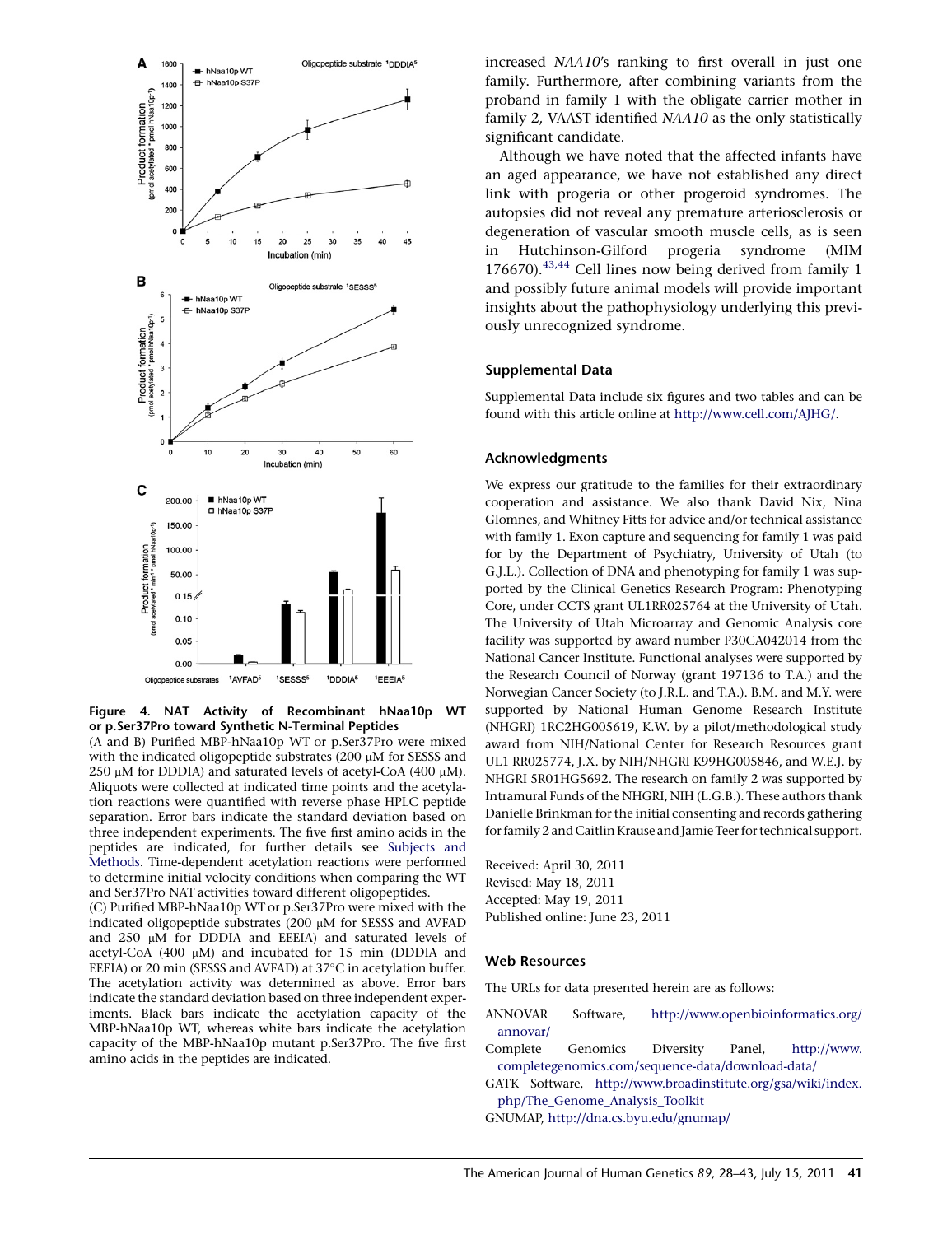<span id="page-14-0"></span>Online Mendelian Inheritance in Man(OMIM), [http://www.](http://www.omim.org) [omim.org](http://www.omim.org)

Picard, <http://sourceforge.net/projects/picard/>

SIFT (Sorting Intolerant From Tolerant) Analysis, [http://sift.bii.](http://sift.bii.a-star.edu.sg/www/SIFT_seq_submit2.html) [a-star.edu.sg/www/SIFT\\_seq\\_submit2.html](http://sift.bii.a-star.edu.sg/www/SIFT_seq_submit2.html)

UCSC Genome Browser, <http://genome.ucsc.edu/>

### References

- 1. Ng, S.B., Bigham, A.W., Buckingham, K.J., Hannibal, M.C., McMillin, M.J., Gildersleeve, H.I., Beck, A.E., Tabor, H.K., Cooper, G.M., Mefford, H.C., et al. (2010). Exome sequencing identifies MLL2 mutations as a cause of Kabuki syndrome. Nat. Genet. 42, 790–793.
- 2. Ng, S.B., Buckingham, K.J., Lee, C., Bigham, A.W., Tabor, H.K., Dent, K.M., Huff, C.D., Shannon, P.T., Jabs, E.W., Nickerson, D.A., et al. (2010). Exome sequencing identifies the cause of a mendelian disorder. Nat. Genet. 42, 30–35.
- 3. Choi, M., Scholl, U.I., Ji, W., Liu, T., Tikhonova, I.R., Zumbo, P., Nayir, A., Bakkaloglu, A., Ozen, S., Sanjad, S., et al. (2009). Genetic diagnosis by whole exome capture and massively parallel DNA sequencing. Proc. Natl. Acad. Sci. USA 106, 19096–19101.
- 4. Pierce, S.B., Walsh, T., Chisholm, K.M., Lee, M.K., Thornton, A.M., Fiumara, A., Opitz, J.M., Levy-Lahad, E., Klevit, R.E., and King, M.C. (2010). Mutations in the DBP-deficiency protein HSD17B4 cause ovarian dysgenesis, hearing loss, and ataxia of Perrault Syndrome. Am. J. Hum. Genet. 87, 282–288.
- 5. Bilgüvar, K., Oztürk, A.K., Louvi, A., Kwan, K.Y., Choi, M., Tatli, B., Yalnizoğlu, D., Tüysüz, B., Cağlayan, A.O., Gökben, S., et al. (2010). Whole-exome sequencing identifies recessive WDR62 mutations in severe brain malformations. Nature 467, 207–210.
- 6. Hedges, D.J., Burges, D., Powell, E., Almonte, C., Huang, J., Young, S., Boese, B., Schmidt, M., Pericak-Vance, M.A., Martin, E., et al. (2009). Exome sequencing of a multigenerational human pedigree. PLoS ONE 4, e8232.
- 7. Bonnefond, A., Durand, E., Sand, O., De Graeve, F., Gallina, S., Busiah, K., Lobbens, S., Simon, A., Bellanné-Chantelot, C., Létourneau, L., et al. (2010). Molecular diagnosis of neonatal diabetes mellitus using next-generation sequencing of the whole exome. PLoS ONE 5, e13630.
- 8. Roach, J.C., Glusman, G., Smit, A.F., Huff, C.D., Hubley, R., Shannon, P.T., Rowen, L., Pant, K.P., Goodman, N., Bamshad, M., et al. (2010). Analysis of genetic inheritance in a family quartet by whole-genome sequencing. Science 328, 636–639.
- 9. Johnston, J.J., Teer, J.K., Cherukuri, P.F., Hansen, N.F., Loftus, S.K., Chong, K., Mullikin, J.C., and Biesecker, L.G.; NIH Intramural Sequencing Center (NISC). (2010). Massively parallel sequencing of exons on the X chromosome identifies RBM10 as the gene that causes a syndromic form of cleft palate. Am. J. Hum. Genet. 86, 743–748.
- 10. Johnston, J.J., Olivos-Glander, I., Killoran, C., Elson, E., Turner, J.T., Peters, K.F., Abbott, M.H., Aughton, D.J., Aylsworth, A.S., Bamshad, M.J., et al. (2005). Molecular and clinical analyses of Greig cephalopolysyndactyly and Pallister-Hall syndromes: Robust phenotype prediction from the type and position of GLI3 mutations. Am. J. Hum. Genet. 76, 609–622.
- 11. Evjenth, R., Hole, K., Ziegler, M., and Lillehaug, J.R. (2009). Application of reverse-phase HPLC to quantify oligopeptide acetylation eliminates interference from unspecific acetyl CoA hydrolysis. BMC Proc 3 (Suppl 6), S5.
- 12. Durbin, R.M., Abecasis, G.R., Altshuler, D.L., Auton, A., Brooks, L.D., Durbin, R.M., Gibbs, R.A., Hurles, M.E., and McVean, G.A.; 1000 Genomes Project Consortium. (2010). A map of human genome variation from population-scale sequencing. Nature 467, 1061–1073.
- 13. Evjenth, R., Hole, K., Karlsen, O.A., Ziegler, M., Arnesen, T., and Lillehaug, J.R. (2009). Human Naa50p (Nat5/San) displays both protein N alpha- and N epsilon-acetyltransferase activity. J. Biol. Chem. 284, 31122–31129.
- 14. McKenna, A., Hanna, M., Banks, E., Sivachenko, A., Cibulskis, K., Kernytsky, A., Garimella, K., Altshuler, D., Gabriel, S., Daly, M., and DePristo, M.A. (2010). The Genome Analysis Toolkit: A MapReduce framework for analyzing next-generation DNA sequencing data. Genome Res. 20, 1297–1303.
- 15. Fujita, P.A., Rhead, B., Zweig, A.S., Hinrichs, A.S., Karolchik, D., Cline, M.S., Goldman, M., Barber, G.P., Clawson, H., Coelho, A., et al. (2011). The UCSC Genome Browser database: Update 2011. Nucleic Acids Res. 39 (Database issue), D876–D882.
- 16. Wang, K., Li, M., and Hakonarson, H. (2010). ANNOVAR: Functional annotation of genetic variants from highthroughput sequencing data. Nucleic Acids Res. 38, e164.
- 17. Sayers, E.W., Barrett, T., Benson, D.A., Bolton, E., Bryant, S.H., Canese, K., Chetvernin, V., Church, D.M., Dicuccio, M., Federhen, S., et al. (2010). Database resources of the National Center for Biotechnology Information. Nucleic Acids Res. 38 (Database issue), D5–D16.
- 18. Reese, M.G., Moore, B., Batchelor, C., Salas, F., Cunningham, F., Marth, G.T., Stein, L., Flicek, P., Yandell, M., and Eilbeck, K. (2010). A standard variation file format for human genome sequences. Genome Biol. 11, R88.
- 19. Clement, N.L., Snell, Q., Clement, M.J., Hollenhorst, P.C., Purwar, J., Graves, B.J., Cairns, B.R., and Johnson, W.E. (2010). The GNUMAP algorithm: Unbiased probabilistic mapping of oligonucleotides from next-generation sequencing. Bioinformatics 26, 38–45.
- 20. Li, Y., Vinckenbosch, N., Tian, G., Huerta-Sanchez, E., Jiang, T., Jiang, H., Albrechtsen, A., Andersen, G., Cao, H., Korneliussen, T., et al. (2010). Resequencing of 200 human exomes identifies an excess of low-frequency non-synonymous coding variants. Nat. Genet. 42, 969–972.
- 21. Kurpinski, K.T., Magyari, P.A., Gorlin, R.J., Ng, D., and Biesecker, L.G. (2003). Designation of the TARP syndrome and linkage to Xp11.23-q13.3 without samples from affected patients. Am. J. Med. Genet. A. 120A, 1–4.
- 22. Biesecker, L.G., Mullikin, J.C., Facio, F.M., Turner, C., Cherukuri, P.F., Blakesley, R.W., Bouffard, G.G., Chines, P.S., Cruz, P., Hansen, N.F., et al; NISC Comparative Sequencing Program. (2009). The ClinSeq Project: Piloting large-scale genome sequencing for research in genomic medicine. Genome Res. 19, 1665–1674.
- 23. Yandell, M., Huff, C.D., Hu, H., Singleton, M., Moore, B., Xing, J., Jorde, L.B., and Reese, M.G. (2011). A probabilistic diseasegene finder for personal genomes. Genome Res. 21 10.1101/ gr.123158.111.
- 24. Teer, J.K., Bonnycastle, L.L., Chines, P.S., Hansen, N.F., Aoyama, N., Swift, A.J., Abaan, H.O., Albert, T.J., Margulies, E.H., Green, E.D., et al; NISC Comparative Sequencing Program. (2010). Systematic comparison of three genomic enrichment methods for massively parallel DNA sequencing. Genome Res. 20, 1420–1431.
- 25. Kong, A., Gudbjartsson, D.F., Sainz, J., Jonsdottir, G.M., Gudjonsson, S.A., Richardsson, B., Sigurdardottir, S., Barnard, J.,